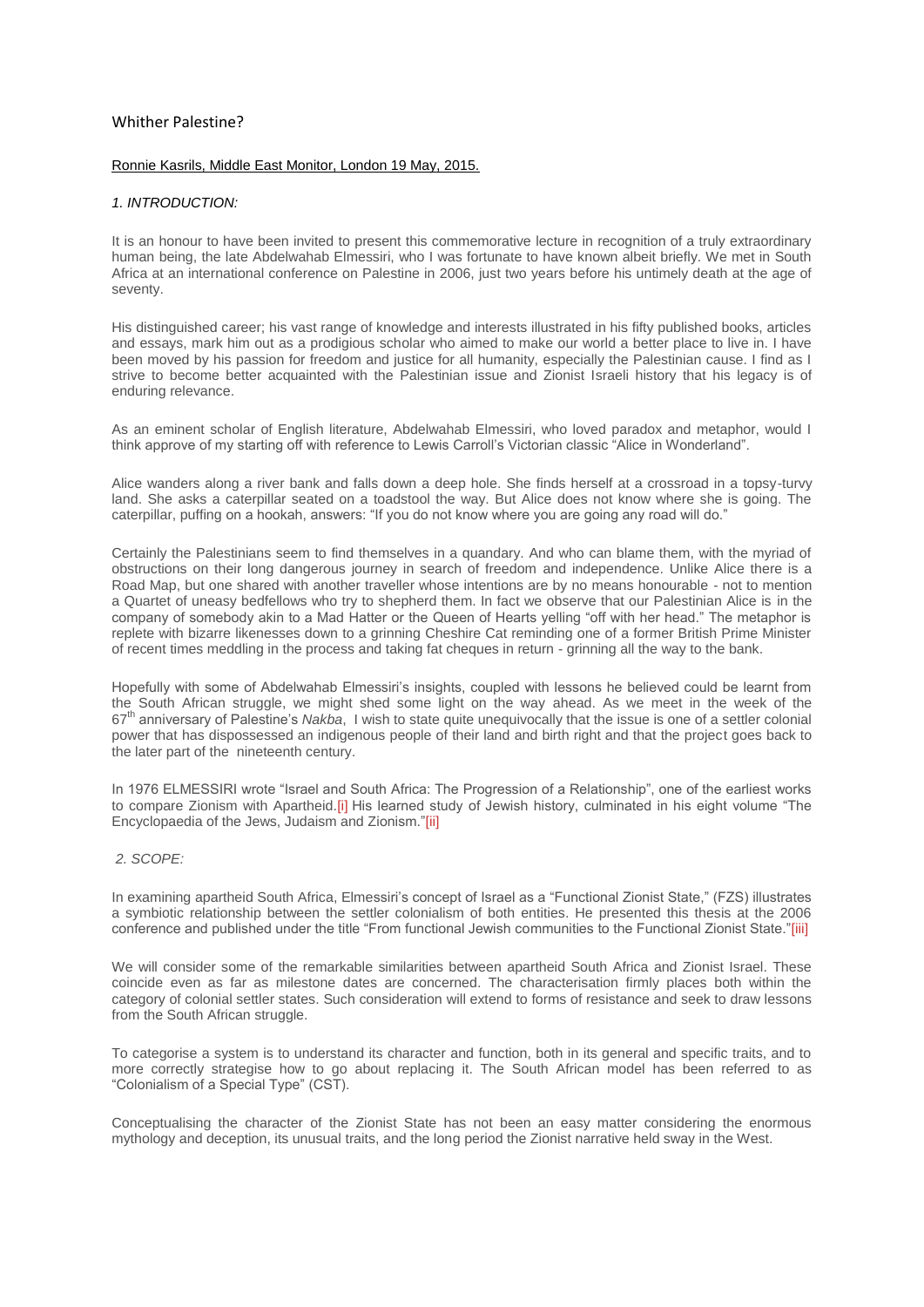Elmessiri drew particular similarities with apartheid South Africa. He wrote: "Despite differences between Israel and South Africa from the perspective of their initial formational period, subsequent historical developments ensured that the similarities between the two settlement enclaves outweighed the differences and gave them a higher explanatory power."

He points out that both began from different origins as settlement enclaves. These were to serve Western interests on multiple levels in exchange for support and protection. Both articulated similar biblical discourse justifying their worldview. Settlers are "Chosen People" with a mission ofcivilising a supposed wilderness promised by God.

In considering the advances made in the South African struggle leading to the opening of serious negotiations from 1990 and the formal ending of white minority apartheid rule four years later, we will consider the strategic formula termed "The Four Pillars of Struggle" that helped gain that victory.

The milestone of South Africa attaining democracy through national elections in April, 1994, coincides with the signing of the Oslo Accords, September 1993. These Accords offered mutual recognition between the Palestine Liberation Organisation (PLO) and Israel, and allowed the PLO to establish a governing Palestinian Authority (PA) in parts of the Gaza Strip and West Bank from May 1994 onward.

We shall consider the subsequent downturn in fortunes at a conjunction today where the Middle East and beyond is in such a perilous state that many believe that prospects for the Palestinians have never appeared so bleak[.\[iv\]](file:///C:/Users/Gunda/AppData/Local/Microsoft/Windows/Temporary%20Internet%20Files/Content.Outlook/JKFQ5PMT/MEMO%20EDIT%20WHITHER%20PALESTINE.docx%23_edn4)

The questions arise: Whither Palestine? Is freedom and independence possible? What way forward?

## *3. TWO COLONIAL SETTLER ENCLAVES:*

The demographics of former settler colonies have a bearing on our study. Of the colonies which had relatively sizeable settler communities at independence, Algeria in 1962 (one million or 10%); Portugal's colonies of Angola and Mozambique in 1975 (350,000 and 250,000 respectively or 3% and 2% each); Zimbabwe before 1980 (250,000 or 3%); only South Africa (four million or 10% in 1994) retained the demographics – and of course Palestine as we once knew it today has over six million Jewish settlers (about 50%). Some settler families had lived in the country for generations and had put down deep roots - the south African word "Afrikaner" literally meaning "African".

Algeria's colons almost seamlessly relocated back to France; Zimbabwe's settlers moved to South Africa or Britain; and the Portuguese settlers chose South Africa or returned to country of origin. In 1946 Mandate Palestine of a population of 1.8 million some 600,000 were Jews (32%) from a mere 8,000 in 1882[.\[v\]](file:///C:/Users/Gunda/AppData/Local/Microsoft/Windows/Temporary%20Internet%20Files/Content.Outlook/JKFQ5PMT/MEMO%20EDIT%20WHITHER%20PALESTINE.docx%23_edn5) Today's demographics for what formally comprised historic Palestine (Zionist Israel; West Bank and Gaza Strip) there are 6.2 million Palestinians and 6.1 million Jew[s.\[vi\]](file:///C:/Users/Gunda/AppData/Local/Microsoft/Windows/Temporary%20Internet%20Files/Content.Outlook/JKFQ5PMT/MEMO%20EDIT%20WHITHER%20PALESTINE.docx%23_edn6)

The aforementioned statistics are salient as to the future of both South Africa and Palestine. Both have sizable settler populations, many with roots going back several generations, and unlike the French colons in Algeria no metropolitan country to go back to – valid passports in hand.

Elmessiri had an excellent grasp of the origins and character of the colonial system and was adept at comparison. In considering particular turning points in the fate of the colonised peoples he writes of the sinister plots of the rulers of the British Empire in creating the Union of South Africa in 1909 and formulating the Balfour Declaration of 1917. In his essay on the Functional Zionist State he observes: "The Zionist state is a settler enclave like any other. It is by no means a coincidence that the Balfour Declaration and the South Africa Act of Union of 1909 [was] affected in 'large part by the same handful of politicians', namely Lord Milner, Lord Selbourne, Lord Balfour, Joseph Chamberlain, and [South Africa's] General Smuts [who had led a guerrilla struggle of Boer settlers against the British from 1899-1902].In implanting and backing white settlers in South Africa and Zionist settlers in Palestine, the British Empire was founding two little pockets of settler-colonists who would owe allegiance to the imperial metropolis and would serve as bases of operations when the need arose.["\[vii\]](file:///C:/Users/Gunda/AppData/Local/Microsoft/Windows/Temporary%20Internet%20Files/Content.Outlook/JKFQ5PMT/MEMO%20EDIT%20WHITHER%20PALESTINE.docx%23_edn7)

All this took place before the rise of the resistance movements in the Arab World. And likewise at the time when the armed resistance of spear and shield by tribal societies and kingdoms in Southern Africa had finally been crushed after 250 years of intermittent wars of reaction to colonial invasion, dispossession and occupation.

The years between the two world wars, and particularly the implications of the 1917 Balfour Declaration, have been documented but not readily understood outside Arab discourse given the domination of the Zionist narrative in the West and powerful manipulative mainstream media at the service of imperialist and corporate power. The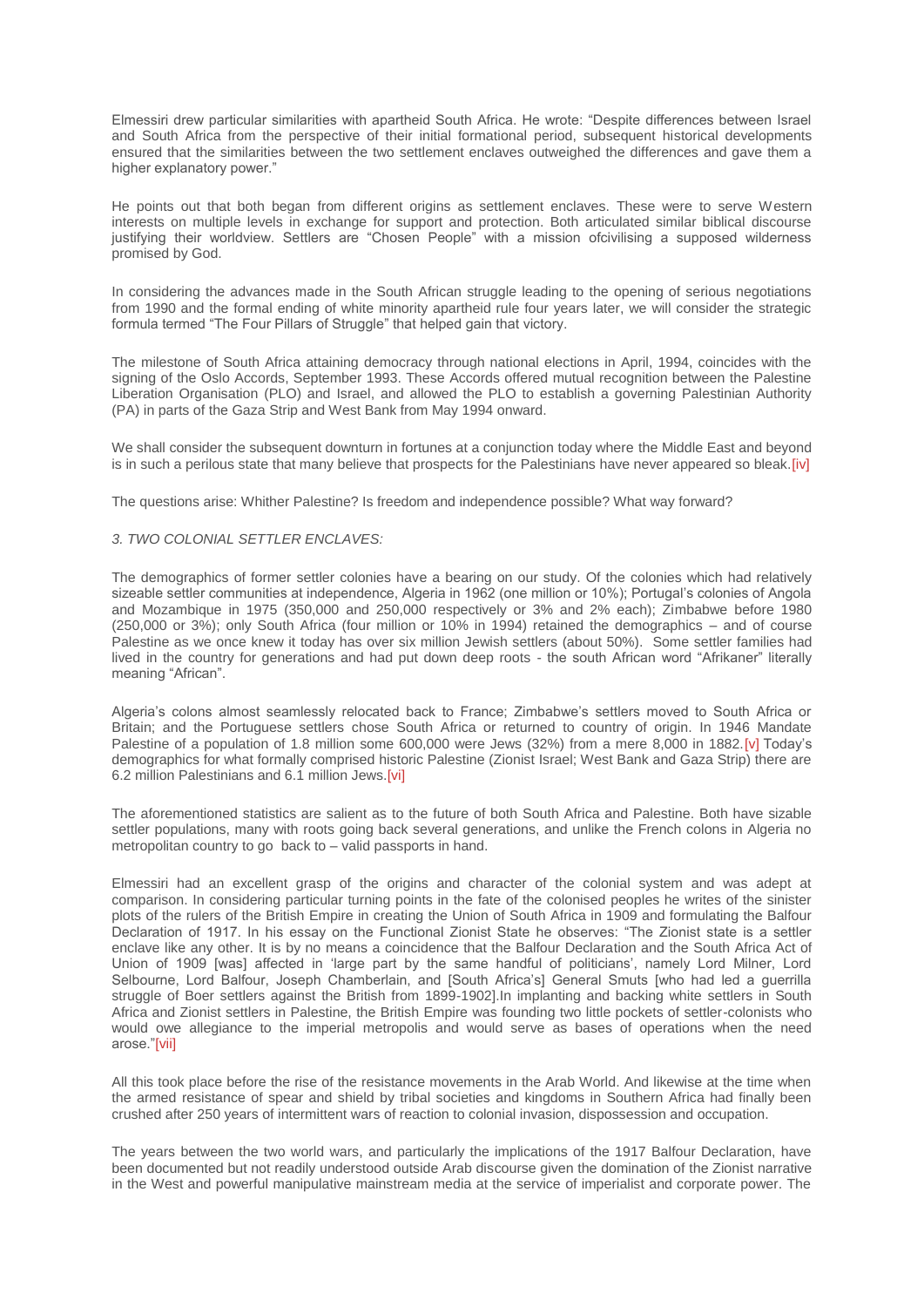rise of Palestinian national consciousness in response to British rule and Zionist settler immigration saw its historic apogee in the 1936-39 Arab uprising which commenced with a six month strike. The length of the revolt and its ruthless crushing by the British, accounting for over one thousand insurgents killed and 112 executed, with 100 British soldiers dead, thousands placed in concentration camps, houses demolished, collective punishment meted out (methods copied by the Zionists a decade later) - left the Palestinian people exhausted, weakened and without leadership at a crucial turning point after World War Two. The embodiment of Palestinian resistance was illustrated in the martyrdom of the brilliant guerrilla leader Abdul Rahim Al Haj Mohammed who died in a British ambush. In fact the protracted uprising was quite extraordinary taking place a score of years before the anti-colonial armed struggles broke out in Cyprus, Kenya, Algeria, Burma, Malaya, Philippines, Vietnam etc. That glorious episode of Palestinian resistance is deserving of greater research and attention, and assists in explaining the depth of Palestinian perseverance summed up in the single word "*sumud*."

The Zionist project was able, with the complicity and deceit of the departing British, and in the face of the poorly organised and led response from weak Arab states, to seize the upper hand. The British had left the Zionist militia vast supplies of arms and equipment; many had served in Britain's war time forces; and they numbered more than the combined Arab armies that ultimately were despatched to protect the 45% territory apportioned to the Palestinians by the 1947 UN Partition Plan. Palestine at the strategic cross-roads between Europe, Africa and Asia, was vital to Britain's imperialist interests and Balfour's deal would, they believed, be to their advantage. Arthur Koestler, the writer, was to sum up Balfour's legacy in a brilliantly pithy manner: "One nation promised a second nation the land of a third nation." And that was taken with a vengeance in 1947-48.

A similar land dispossession by Britain had occurred at the tip of Africa. South Africa for its vast mineral wealth, and strategic position on the sea route to the East, had become a coveted possession of Britain's. As a consequence of the discovery of diamonds in 1870 and gold in 1886 the years preceding the Act of Union witnessed the rapid industrialisation of the country. In parallel went the final stages of the crushing of the military organisation of the indigenous peoples. This enabled the final dispossession of their land; exploitation of their labour power, and enactment of strict race laws preceding the apartheid system. The system in South Africa was essentially about the exploitation of cheap black labour for super profits. Modernisation saw the emergence of 20<sup>th</sup> century political organisations and trade unions among the indigenous population.

The African National Congress (ANC) was formed in 1912 to unite the African people in response to white rule where Britain, as later in Palestine, had handed the land of the Africans to the nation of General Smuts's largely British and Dutch settlers. By the 1950's, through mass struggle and building alliances among all groups, it grew to represent the aspirations of all races and classes for a democratic state based on the inclusive principle: "South Africa Belongs to all who live in it" enshrined in a Freedom Charter which was a historic turning point[.\[viii\]](file:///C:/Users/Gunda/AppData/Local/Microsoft/Windows/Temporary%20Internet%20Files/Content.Outlook/JKFQ5PMT/MEMO%20EDIT%20WHITHER%20PALESTINE.docx%23_edn8)

The national liberation movement employed non-violent, but increasingly militant forms of struggle until the Sharpeville massacre in 1960[.\[ix\]](file:///C:/Users/Gunda/AppData/Local/Microsoft/Windows/Temporary%20Internet%20Files/Content.Outlook/JKFQ5PMT/MEMO%20EDIT%20WHITHER%20PALESTINE.docx%23_edn9) On being outlawed and finding all avenues to peaceful change closed, the Movement resorted to methods of armed resistance in a fighting declaration that stated: "The time comes in the life of any nation to submit or fight: that time has now come to South Africa.["\[x\]](file:///C:/Users/Gunda/AppData/Local/Microsoft/Windows/Temporary%20Internet%20Files/Content.Outlook/JKFQ5PMT/MEMO%20EDIT%20WHITHER%20PALESTINE.docx%23_edn10)

Turning back the clock just over a decade, the year 1948 was one of the darkest for both the Palestinian and South African people; truly an *annus horribilis.*

For South Africans May 1948 marked the election of the Afrikaner apartheid government, (as opposed to domination by English-speaking business interests), consolidating over three centuries of Dutch and British colonial conquest and white supremacy, and the prelude to a forty-six year maelstrom for the black people.

For the Palestinians May 1948 marked the *Nakbah* - the catastrophic dispossession and ethnic cleansing at the hands of the rampant Zionist project[.\[xi\]](file:///C:/Users/Gunda/AppData/Local/Microsoft/Windows/Temporary%20Internet%20Files/Content.Outlook/JKFQ5PMT/MEMO%20EDIT%20WHITHER%20PALESTINE.docx%23_edn11)

As is known the result was expulsion of 750,000 Palestinians from a land they had inhabited for millennia; with some 400,000 managing to remain behind in spite of the terror tactics and massacres perpetrated by the Zionists. Whilst apartheid South Africa has disappeared in form to be replaced by a democratic unitary state of equal citizens, the suffering and brutality endured by the Palestinians gets more excessive and horrific year by year.

#### *4. ISRAEL AN APARTHEID STATE*

The blatant apartheid character of Israel was referred to by Dr Hendrik Verwoerd – South Africa's architect of grand-apartheid. In 1961, in expressing his deep admiration for Israel's foundation and socio-political architecture, he remarked: "The Jews took Israel from the Arabs after the Arabs had lived there for a thousand years. Israel like South Africa is an apartheid state.["\[xii\]](file:///C:/Users/Gunda/AppData/Local/Microsoft/Windows/Temporary%20Internet%20Files/Content.Outlook/JKFQ5PMT/MEMO%20EDIT%20WHITHER%20PALESTINE.docx%23_edn12)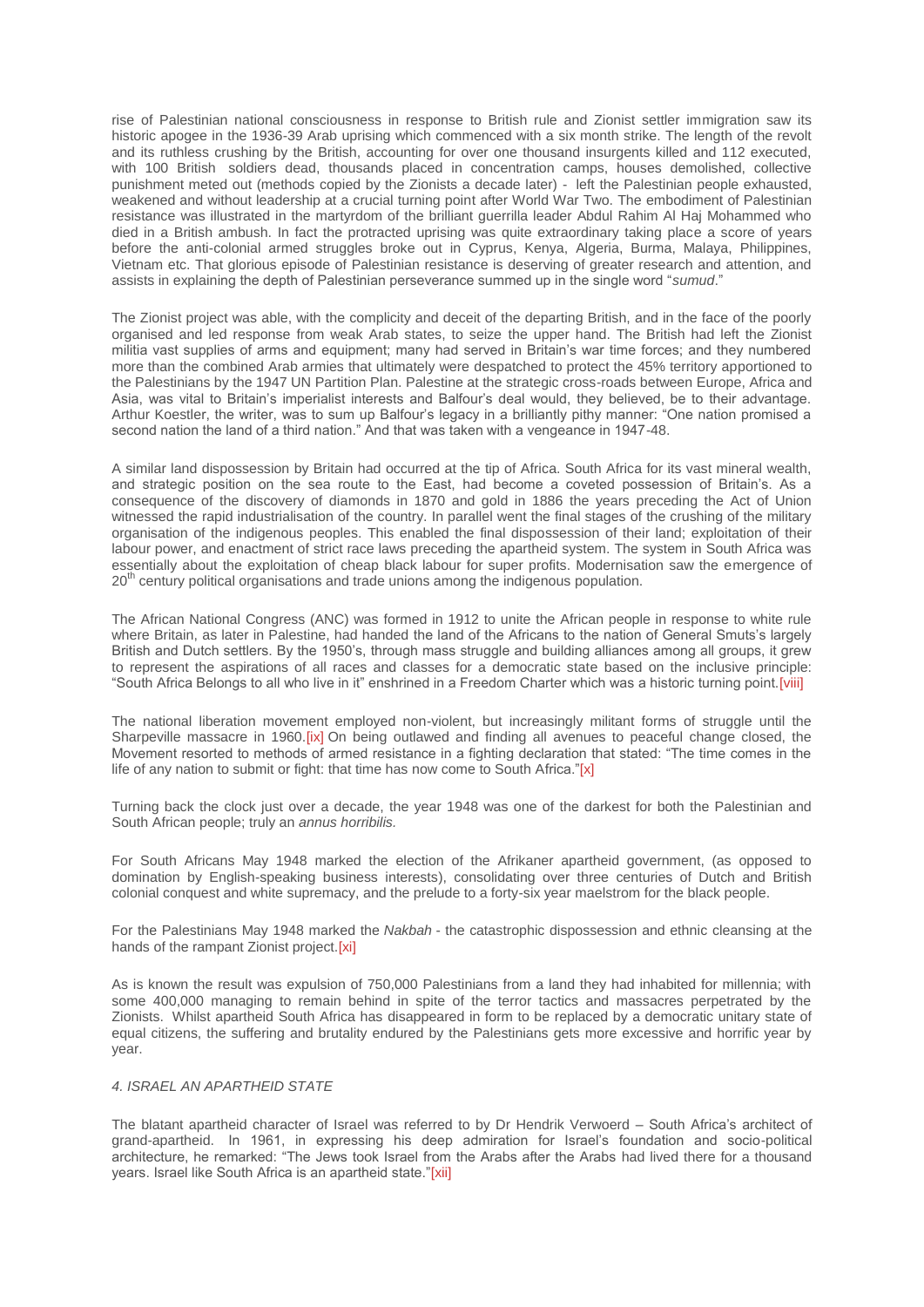He was irked by the criticism of apartheid policy and Harold Macmillan's "Winds of Change" speech, in contrast to the West's unconditional support for Israel.

To be sure Verwoerd was correct albeit erroneously calculating indigenous settlement from Islamic times. Both states preached and implemented a policy based on racial ethnicity; the sole claim of Jews in Israel and whites in South Africa to exclusive citizenship; monopolised rights in law regarding the ownership of land, property, business; privileged access to education, health, social, sporting and cultural amenities, pensions and municipal services at the expense of the indigenous population; exclusive service in the security forces, and privileged development along racial supremacist lines; even marriage laws protecting race purity. Israel's institutional racial discrimination fits the United Nations definition of apartheid.

The UN Convention against the Crime of Apartheid outlawed such practices anywhere in the world in 1976 as follows: "Any measures, including legislative measures, designed to divide the population along racial lines by the creation of separate reserves and ghettos for the members of a racial group or groups, the prohibition of mixed marriages among members of various racial groups, the expropriation of landed property belonging to a racial group or groups or to members thereof..." and defined the crime of Apartheid as "...inhuman acts committed for the purpose of establishing and maintaining domination by one racial group...over another racial group...and systematically oppressing them.["\[xiii\]](file:///C:/Users/Gunda/AppData/Local/Microsoft/Windows/Temporary%20Internet%20Files/Content.Outlook/JKFQ5PMT/MEMO%20EDIT%20WHITHER%20PALESTINE.docx%23_edn13)

The UN General Assembly succeeded in holding Israel to account as an Apartheid State in adopting a resolution which "determined that Zionism is a form of racism and racial discrimination," although unfortunately revoked in 1991 following the collapse of the Soviet Union[.\[xiv\]](file:///C:/Users/Gunda/AppData/Local/Microsoft/Windows/Temporary%20Internet%20Files/Content.Outlook/JKFQ5PMT/MEMO%20EDIT%20WHITHER%20PALESTINE.docx%23_edn14)

After coming to power in 1948 the apartheid regime soon began clearing South Africa's towns of so-called "black spots" - where the "non-whites" had resided, socialised, studied and traded - bulldozing homes, loading families onto trucks, and forcibly relocating them to distant dormitory settlements but unlike the Bantustans close enough to the industrial areas where they were employed and harshly exploited.

Although Verwoerd died prior to the occupation of the West Bank and Gaza, he would have admired the machinations that enclosed the Palestinians in ghettoised prisons. This was after all his grand plan, and the reason why Jimmy Carter could so readily identify the Occupied Palestinian Territories (OPT) as being akin to apartheid where, in his words, "a horrible example of apartheid is being perpetrated against the Palestinians who live there.["\[xv\]](file:///C:/Users/Gunda/AppData/Local/Microsoft/Windows/Temporary%20Internet%20Files/Content.Outlook/JKFQ5PMT/MEMO%20EDIT%20WHITHER%20PALESTINE.docx%23_edn15)

In fact the disconnected Bantustans comprised 13% of apartheid South Africa, uncannily comparable to the fragmented territories that Israeli occupation, security grid system, Jewish-only roads, apartheid wall, water appropriation and illegal settlements, has reduced Palestinian West Bank living and farming space to.

The Bantustans represented dumping grounds for the apartheid system's reserve army of labour and this explains the crucial difference between South Africa and Israel.In the former the colonial settlers institutionalised racist exploitation; in the latter it institutionalised racist exclusion. Apartheid depended on black labour; Zionism never depended on Palestinian labour in the same way. This naturally militates against Palestinian resistance compared to the role the black working class could play in South Africa and needs to be strengthened in other ways.

What Verwoerd admired too was the impunity with which Israel exercised state violence to get its way, without hindrance from the West. An imperialist Israel was permitted to annexe territory by force against the rising tide of Arab nationalism in the region.

An unholy alliance developed and the two rogue states connived in secret arms deals and military cooperation. Israel helped South Africa upgrade its jet fighter squadrons, supplied war ships and missile systems and assisted in the development of seven nuclear devices undermining international sanctions. The arms industries of the two states became closely interlocked with billions of dollars of profits generated. Israel empowered Apartheid South Africa to crush its black population, carry out aggression against neighbouring African states and helped to perpetuate the racist system.

Solidarity between the ANC and PLO strengthened over the years supporting one another at the United Nations and elsewhere. Following Israel's invasion of the Lebanon in 1982, and the Sabra and Shatila massacres, Oliver Tambo, the ANC President, declared before the UN General Assembly: "The parallels between the Middle East and Southern Africa are as clear as they are sinister. The onslaught on the Lebanon, the massive massacre of Lebanese and Palestinians, the attempt to liquidate the PLO and Palestinian people, all of which were enacted with impunity by Israel have been followed minutely and with unconcealed interest and glee by the Pretoria racist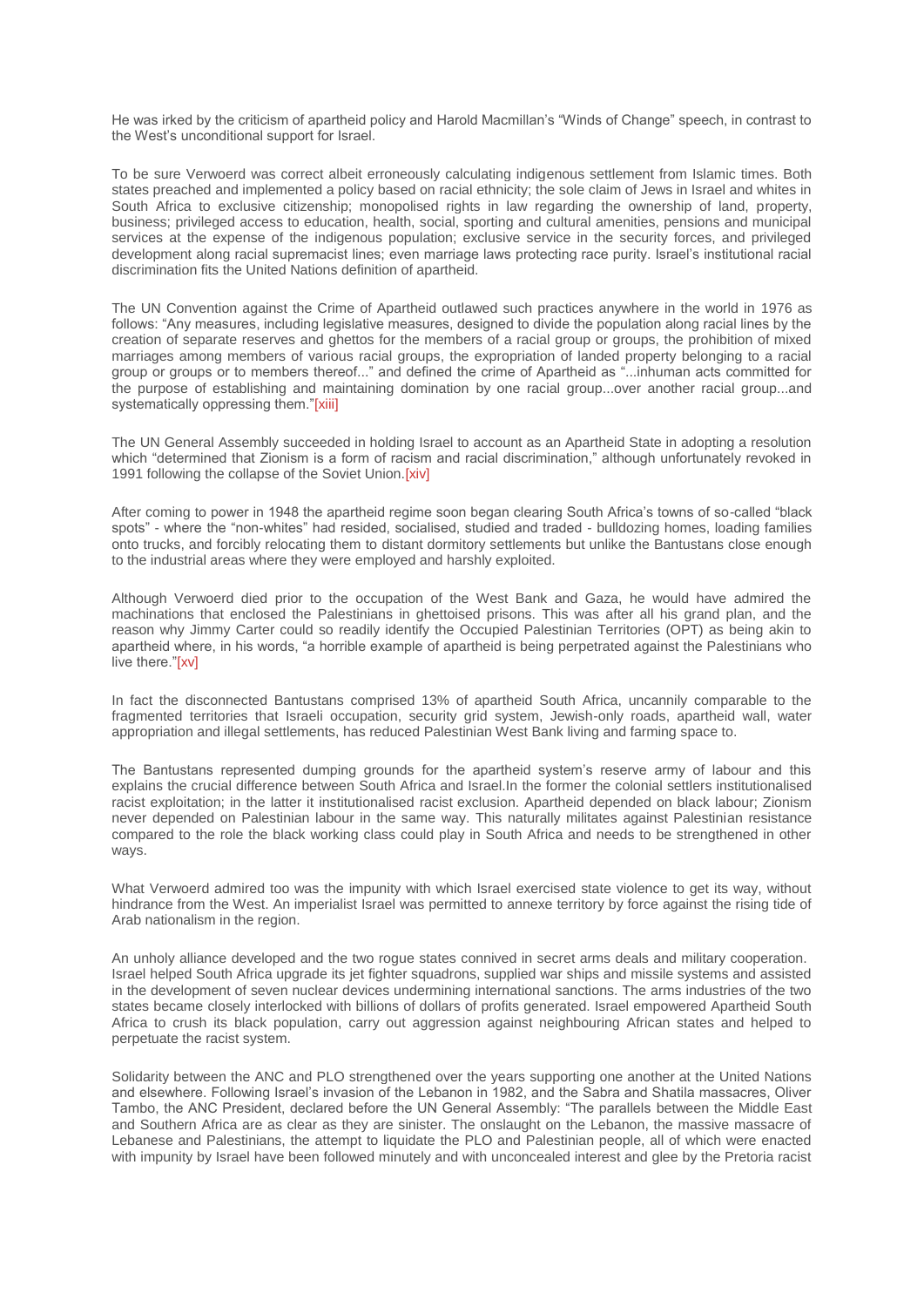regime which has designs for perpetrating the same kind of crime in Southern Africa in the expectation that, like Israel, it will be enabled by its allies to get away with murder.["\[xvi\]](file:///C:/Users/Gunda/AppData/Local/Microsoft/Windows/Temporary%20Internet%20Files/Content.Outlook/JKFQ5PMT/MEMO%20EDIT%20WHITHER%20PALESTINE.docx%23_edn16)

#### *5. COLONIALISM OF A SPECIAL TYPE:*

The classical form of colonialism, was a system based on greed and plunder, that entailed direct rule from the metropolitan country using its occupational administration and military might to further its brutal control over the indigenous people in the extraction of raw materials and bounty - at times in conjunction with local feudal rulers as in the Middle East.

Another form was where sufficient settler populations existed and consequently where political rule over the indigenous colonised people was handed to them. The South African liberation movement termed this model, 'Colonialism of a Special Type' (CST), with important consequences for strategy, methods of struggle and objectives.

CST as a theoretical framework was adopted by the South African Communist Party (SACP) in 1962. As will be seen, Israel embodies similar features although the Zionist settler enclave has unique traits setting it apart particularly in the origin of its settler population, its measures of de-population and consequently deliberate nonuse of indigenous native labour. The racist capitalist system in South Africa required the labour power of the conquered indigenous masses and therefore needed their reproduction at minimal cost. To quote from the SACP programme: "The conceding of independence to South Africa by Britain in 1910 was not a victory over the forces of colonialism and imperialism. It was designed in the interests of imperialism. Power was transferred not into the hands of the masses of people of South Africa, but into the hands of the White minority alone. The evils of colonialism, insofar as the Non-White majority are concerned, were perpetuated and reinforced. A new type of colonialism was developed, in which the oppressing White nation occupied the same territory as the oppressed people themselves and lived side by side with them.

On one level, that of White South Africa, there are all the features of an advanced capitalist state in its final stage of imperialism...But on another level, that of Non White South Africa, there are all the features of a colony. The indigenous population is subjected to extreme national oppression, poverty and exploitation, lack of all democratic rights and political domination...The African Reserves [later to be termed Bantustans] show the complete lack of industry, communications and power resources which are characteristic of African territories under colonial rule throughout the Continent.

Typical too of imperialist rule, is the reliance by the state upon brute force and terror...Non-White South Africa is the colony of White South Africa itself.

It is this combination of the worst features of both imperialism and colonialism, within a single national frontier, which determines the special nature of the South African system and has brought upon its rulers the justified hatred and contempt of progressive and democratic people throughout the world...["\[xvii\]](file:///C:/Users/Gunda/AppData/Local/Microsoft/Windows/Temporary%20Internet%20Files/Content.Outlook/JKFQ5PMT/MEMO%20EDIT%20WHITHER%20PALESTINE.docx%23_edn17)

Replacing the words – "South Africa" with "Israel" or "Palestine" depending on the periods; "White South Africa" with the "Jewish settlers"; "Non-White" with "Palestinians"; and "African Reserves" (i.e. Bantustans) with "Gaza" and "West Bank" - we find a striking comparison between South African CST and that of Zionist Israel.

The conceding of independence by Britain to the white minority in South Africa in 1910 is comparable to the 1947 partition deal which paved the way for the handing over of power in Palestine to the Jewish minority which they violently seized in 1948 not only taking the 55% of territory allotted to them but seizing 78% by the truce of 1949.

### *6. THE ZIONIST COLONIAL AGENDA:*

The early Zionists did not hide their colonial agenda. Their mind-set was influenced by the Congress of Berlin of 1886 when the European Colonial powers were carving up their respective areas of interest and possessions in Africa. Herzl and his circle used the same language in their search for a Jewish colony. Herzl was a client in search of a sponsor as he toured Europe's capitals, from Ottoman Constantinople, to Berlin, France and finally London where he found his benefactor in the anti-Semite Lord Balfour wanting to be rid of the Jews in return for a buffer state in the Middle East to secure the interests of the British Empire. Arthur Koestler, the author, best sums up the iniquitous nature of the 1917 Balfour Declaration: "One nation, promised the land of a second nation, to a third nation."

Colonial settlement was the vogue in the language of early Zionism. Post World War Two, however, the colonial system was being dismantled as a shameful backward infamous legacy and the term was anathema. Zionism consequently had to present its project in a different guise and projected itself as a national independence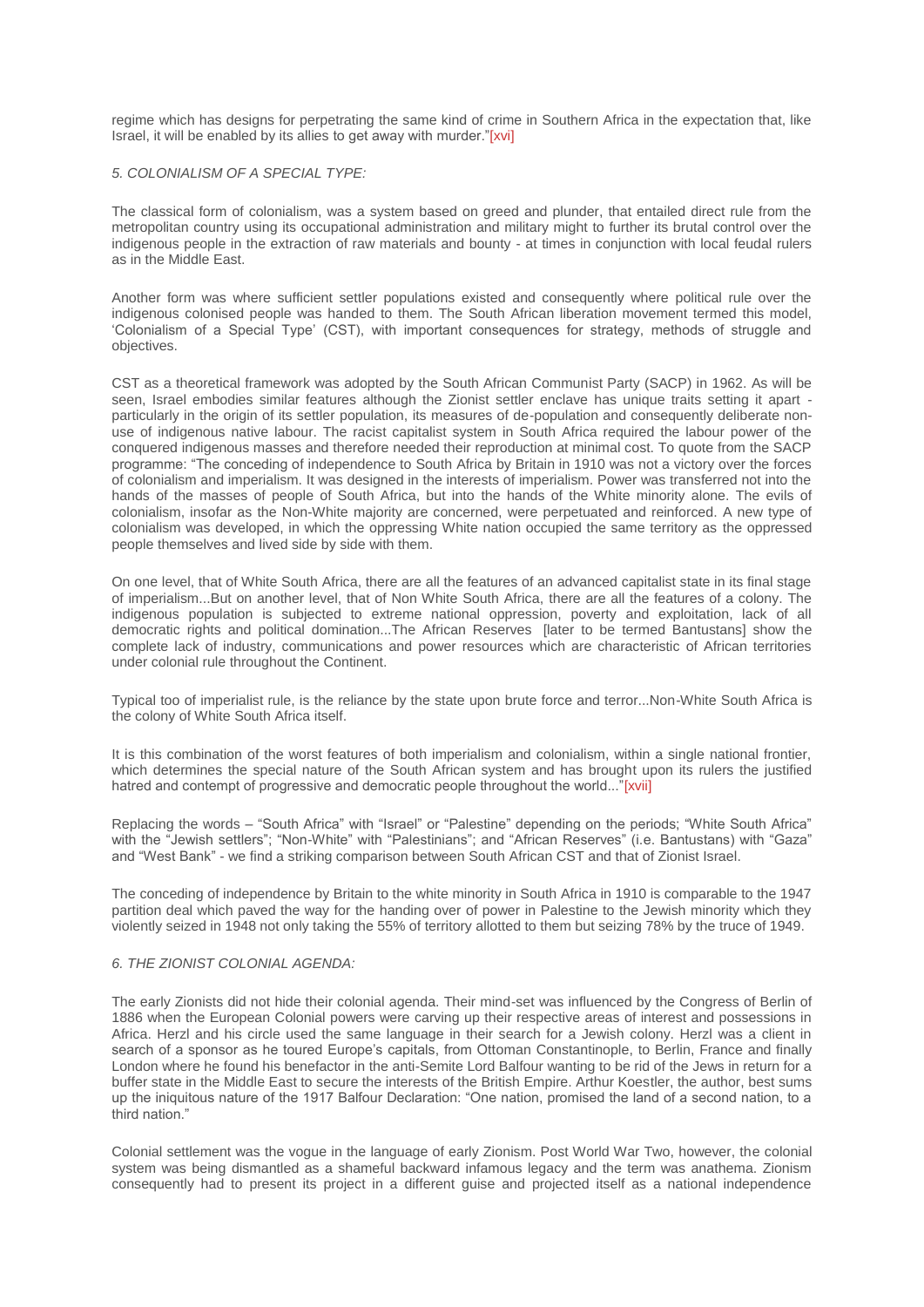movement like all others. Opponents of Zionism, must not cease from exposing Zionism for what it is: a colonial project from start to finish. This is imperative in the battle of ideas and legitimacy. Latter day Zionists rely on deception and outright lies to hide the truth of Israel's inequity and cynically manipulate people's emotions including their own who they befuddle with fear of the "other". Yes, the trick of the oppressor, is to keep even their own people unconscious and blinded to reality. Hence any Jew who disagrees is dubbed a traitor and a "selfhating" Jew. Anyone opposed to Zionism or Israel's barbarism is an anti-Semite.

From Herzl to Ben Gurion we learn from the horse's mouth the true colonial nature and objectives of the Zionist project.

Herzl stated in 1896, when ethnic nationalism was on the rise in Poland and the RussianT Empire, (influencing early Zionist thought where most Jews lived) once a Jewish state was established the aim would be to: "Spirit the penniless population (the Palestinians) across the borders and be rid of them.["\[xviii\]](file:///C:/Users/Gunda/AppData/Local/Microsoft/Windows/Temporary%20Internet%20Files/Content.Outlook/JKFQ5PMT/MEMO%20EDIT%20WHITHER%20PALESTINE.docx%23_edn18)

Vladmir Jabotinsky, whose blunt 1930's radicalism, admiration for Mussolini's fascism, and disdain for the diplomatic niceties of rival Zionists, has triumphed in Fortress Israel, argued that Zionist colonisation had to be "carried out in defiance of the will of the native population". He added: "This colonization can therefore continue and develop only under the protection of a force independent of the local population – an iron wall which the native population cannot break through. This is, in toto, our policy towards the Arabs. To formulate it any other way would be hypocrisy.[''\[xix\]](file:///C:/Users/Gunda/AppData/Local/Microsoft/Windows/Temporary%20Internet%20Files/Content.Outlook/JKFQ5PMT/MEMO%20EDIT%20WHITHER%20PALESTINE.docx%23_edn19)

Israel's first Prime Minister, David Ben Gurion, who unlike Jabotinsky, normally went to great lengths to conceal the true agenda, stated in an off-the-record discourse in the 1950s: "Why should the Arabs make peace? If I was an Arab leader, I would never make terms with Israel. That is natural: We have taken their country. Sure, God promised it to us, but what does that matter to them. Our God is not theirs. We come from Israel, it's true, but two thousand years ago, and what is that to them? There has been anti-Semitism, the Nazis...but was that their fault? They only see one thing: we came here and stole their country["\[xx\]](file:///C:/Users/Gunda/AppData/Local/Microsoft/Windows/Temporary%20Internet%20Files/Content.Outlook/JKFQ5PMT/MEMO%20EDIT%20WHITHER%20PALESTINE.docx%23_edn20)

General Moshe Dayan, as outspokenly hawkish as Jabotinsky, explained: "Before [the Palestinians] very eyes we are possessing the land and villages where they, and their ancestors, have lived...We are the generation of colonisers, and without the gun barrel we cannot plant a tree and build a home'[.\[xxi\]](file:///C:/Users/Gunda/AppData/Local/Microsoft/Windows/Temporary%20Internet%20Files/Content.Outlook/JKFQ5PMT/MEMO%20EDIT%20WHITHER%20PALESTINE.docx%23_edn21)

Secretly admitting Zionism's intentions, Ben Gurion confided in 1938: "after we become a strong force, as the result of the creation of a state, we shall abolish partition and expand into the whole of Palestine.["\[xxii\]](file:///C:/Users/Gunda/AppData/Local/Microsoft/Windows/Temporary%20Internet%20Files/Content.Outlook/JKFQ5PMT/MEMO%20EDIT%20WHITHER%20PALESTINE.docx%23_edn22)

Three decades later Moshe Dayan triumphantly recounted the milestones: "Our fathers had reached the frontiers which were recognized in the UN Partition Plan of 1947 [56% of the land]. Our generation reached the frontiers of 1949 [78% of the land]. Now the Six Day Generation [of 1967] has managed to reach Suez, Jordan and the Golan Heights. This is not the end.["\[xxiii\]](file:///C:/Users/Gunda/AppData/Local/Microsoft/Windows/Temporary%20Internet%20Files/Content.Outlook/JKFQ5PMT/MEMO%20EDIT%20WHITHER%20PALESTINE.docx%23_edn23)

Such statements contextualised Zionism's objectives and provide the clues as to why Israel has not been interested in real peace terms; cannot be a faithful negotiating partner; and that behind any short term or pragmatic objective is the quest for the Greater Israel from the Mediterranean to the River Jordan. Sharon and Netanyahu's extreme cynicism and brutality exemplify this.

Given the consistency of such statements, it becomes obvious that Israel's existence has been based on colonial conquest, annexation (whenever the time is ripe), ever expanding colonial settlements, and in the words of South Africa's CST "constitute the reliance by the state upon brute force and terror".

### *7. CST IMPLICATIONS FOR STRATEGISTS:*

The question arises: does the CST analogy assist in understanding the Palestinian-Israeli conflict, does it point to its resolution, and what relevance does it have for activists within Palestine, Israel and internationally? Does it imply that descendants of settlers may be permitted to have a place in the sun once the indigenous people are emancipated and rule in their own house once again?

CST was formulated for South Africa during a different global context, and involved political formations and conditions specific to that country, but in characterising a colonial paradigm existing elsewhere it can be argued that it has universal applications. The South African academic, Shamil Jeppie, in utilising the views of French Marxists, Maxime Rodinson about Algeria and Palestine in 1967, approaches the possible decolonisation of Israel by applying that comparative methodolog[y.\[xxiv\]](file:///C:/Users/Gunda/AppData/Local/Microsoft/Windows/Temporary%20Internet%20Files/Content.Outlook/JKFQ5PMT/MEMO%20EDIT%20WHITHER%20PALESTINE.docx%23_edn24)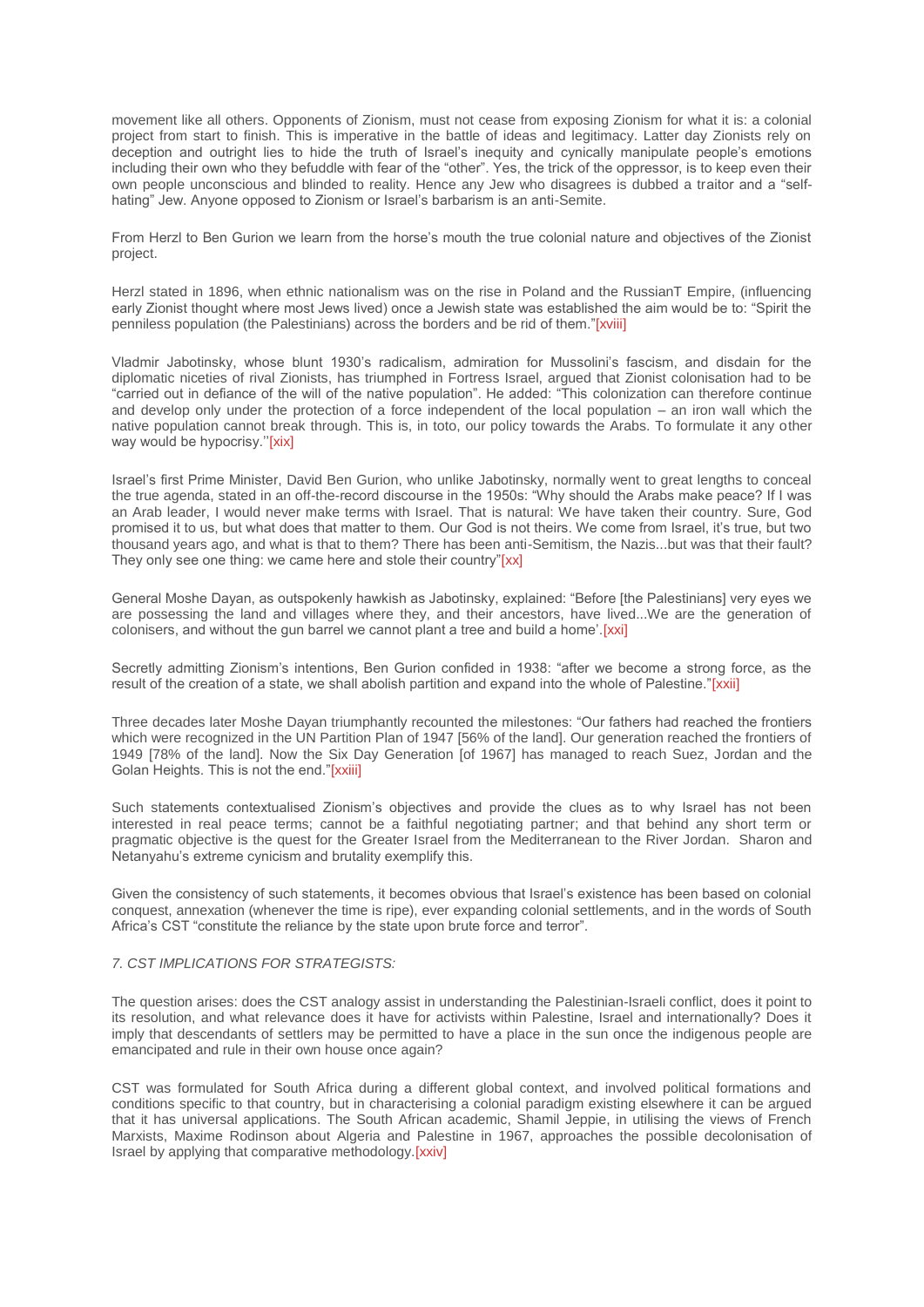The importance of the CST characterisation, for both descriptive and strategic purposes, is that it demolishes the dangerous charade that Zionism is itself a national liberation movement, and that consequently both the claims of Israel and the Palestinians should be treated by the international community in a balanced and even-handed manner, on a par with one another, holding out the ultimate promise of a two-state solution. It is this mantra and misconception that has counter-acted against the efficacy of the Palestinian cause. With the Oslo effect, in the sphere of international solidarity, this deception has effectively reduced Palestine's natural allies, South Africa foremost among them, from playing the far more forthright role of isolating Israel that is urgently required. The reasoning goes: if the Palestinian leadership (read the PA) accepts the "two state" option then who are we to disagree?

The CST thesis cuts to the bone. It lifts the veil on the true nature of this historic struggle for land, and national rights, which requires full national self-determination and independence for the Palestinian people before all else. This is fundamental and the basis for solving the national question, which among other key elements calls for the Right of Return of the Palestinian refugees and handing back their homes and property; and of abrogating the Law of Return which allows any Jew anywhere in the world from Paris to Patagonia, Brooklyn to Russia, to claim a place in Palestine, with additional subsidies if they reside in the West Bank settlement block which is illegal and contrary to international law.

It is only on the basis of the freedom, independence and equality of the colonized nation that the settlers and their descendants will find security and their place in the sun previously referred to. For such a goal there are consequences for the strategy and tactics required. It neither side-lines the refugees nor marginalises the internal 1948 Palestinians within Israel; nor ignores those in the diaspora whilst only focusing on the right to national selfdetermination of those living under occupation and giving them their own stunted statelet or bantustan. It demolishes Israel's attempts at divide and rule. It unites all contingents in their millions for their undivided land and with correct leadership and action can dramatically alter the balance of forces, so long stacked against the Palestinians. It provides a powerful vision and incentive for all. And by being inclusive it ultimately allays the existential fears of the settler community.

In 1964 when the PLO was initially formed by the Arab League the outlook was not conducive to a concept such as CST. It was bluntly a case of reclaiming the land and getting rid of the Jewish settlers. Although in the 1940's the idea of a bi-national state had featured in debates among Jewish progressives mainly communists, a full grasp of the implications of the national question was not appreciated and distorted their judgement. For example after 1948 the Communist Party of Israel issued membership cards titled "The Communist Party of Israeli Patriots.["\[xxv\]](file:///C:/Users/Gunda/AppData/Local/Microsoft/Windows/Temporary%20Internet%20Files/Content.Outlook/JKFQ5PMT/MEMO%20EDIT%20WHITHER%20PALESTINE.docx%23_edn25) This psychological confusion persists among Israel's Jewish "left" to this day and inevitably militates against unity of progressive forces. In fact this is in contradistinction to South African communists understanding that justice for the indigenous African people, the restitution of land and rights, was the primary requirement and in fact would constitute the motor force for change. Whilst at the same time recognising the right of all to citizenship.

CST had emerged out of the socio-economic development in South Africa; the matured politics of the ANC-SACP Alliance; a shared experience of struggle against white minority rule which led to the unity of the people based on consultative processes, appropriate programs of action and common objectives. This deepened an analysis of both race and class contradictions; the need to isolate the centres of reaction; divide ones adversary and ultimately attract the broad populace to the necessity for change on the basis of common and equal citizenship rights.

The newly formed PLO in 1964, was composed of numerous factions that needed to be balanced, and was under the direct influence of the Arab League. However within two years, under Arafat's leadership, with the revolutionary fervour of leading components such as Fatah and Habash's PFLP and other militants, an independent banner of resistance was raised aloft. The PLO succeeded in raising the national consciousness of the scattered Palestinian people, who regained their national aspirations and hopes. In time came under Arafat came the acceptance of Jewish rights to live with their fellow Arabs as had been the case in the pre-Zionist times but by 1993, with the Oslo Accords, the debased segregated concept of two apartheid states was to emerge.

Two related questions arise: can something akin to the CST concept assist in uniting the Palestinian people and formations, and point a new way forward? And to what degree would it help prise the Israeli Jews away from the colonial settler paradigm to follow the example of progressive white South Africans and accept a unitary state of all the people? The views of Elmessiri are relevant in this respect and stem from his seminal essay on the Functional Zionist State, which has been referred to earlie[r.\[xxvi\]](file:///C:/Users/Gunda/AppData/Local/Microsoft/Windows/Temporary%20Internet%20Files/Content.Outlook/JKFQ5PMT/MEMO%20EDIT%20WHITHER%20PALESTINE.docx%23_edn26)

## *8. THE FUNCTIONAL ZIONIST STATE*

In his essay Elmessiri argues that the concept of the functional group and the functional state "is an analytical concept that has high explanatory power that can account for many aspects of the Zionist settler enclave, both in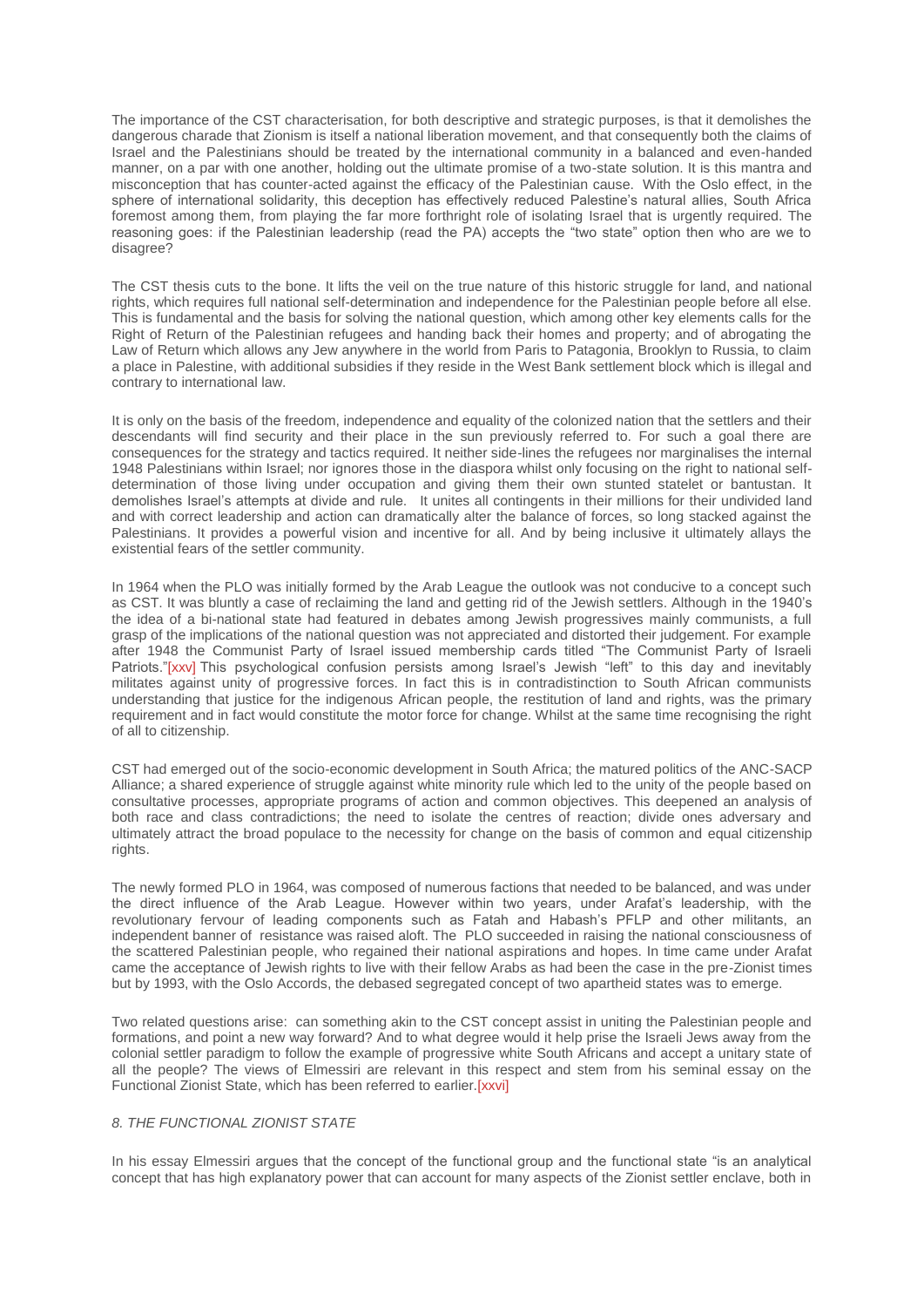its general and specific traits and that this concept helps us understand the nature of the Arab-Israel conflict which would hopefully help us come up with some kind of permanent solution, and not simply a temporary one." Any arrangement dividing people can only be a temporary solution.

His study of the functional exploitation of the Jewish elite in Medieval Europe, and particularly the Poland of Herzl's inner circle and experience, has relevance. I quote from his thesis at some length to bring out its substance: "The Jewish functional group, a commercial settler colonial quasi-military group that played the role of intermediary between feudal lords and peasants and serfs, and the noble's tool of ruthless exploitation, was transferred to Palestine to play the same role and discharge the same function within the framework of the Zionist functional state. The tripartite relationship (Polish nobles, Jewish colonial intermediaries and Ukrainian serfs) to a large extent resembles the tripartite relationship that currently dominates in the Middle East (American imperialism, Zionist colonial intermediaries, Arabs of Palestine). The Jewish element in both cases is a useful colonial one that is maintained not because of its intrinsic worth, but because of its utility."

Elmessiri continues: "As Theodor Herzl negotiated for a national homeland, he used this argument, time and again. His Zionist movement, he claimed, could help in 'draining off the surplus Jewish proletariat' [of Europe] and....once transferred....outside Europe, they would be assigned a new function to form a settler colonial state that would at once absorb the transferred surplus and serve the interests of the Western world. This would in return, guarantee its survival and continuity and provide it with financial, political and economic aid, necessary for its survival. In other words, it is a functional state."

Herzl could not have dreamt that it would take the Nazi Holocaust to attain his vision. Although so cruel and cynical, so elitist were those Zionists – indeed to present times – that records reveal the extent to which they despised the Yiddish proletarians as dispensable pawns in their ambitions. Jewish members of the Bund in South Africa, for example, were among the most heated opponents of Zionism in the 1930-40's.

Western leaders, post-World War Two, eager to be rid of displaced Jews, with no functional value, whom they were not interested to assimilate into their societies, found it strategically convenient and advantageous to facilitate the idea of a Jewish state in Palestine.

Elmessiri continues: "This was done on the premise that the Jews in Palestine are an independent demographic element whose security could be guaranteed by the West, and for which it could realise a high standard of living, provided that the settler enclave performed the function of defending Western strategic interests in the region. Financial support was extended to a colonial and alien demographic element, in return for it performing a strategic military role. The said role is the basic commodity that the settler colonial enclave produces and that the West acquires in return for the financial, political, and military support it provides. Anything apart from this is no more than mere apologetics or marginal details that have very little explanatory power."

Herzlmade no bones about placing a future Jewish state at the disposal of imperialism. Such a state, Herzl promised, would constitute for Europe in Palestine "a part of the wall against Asia, and serve as the vanguard of civilization against barbarism.["\[xxvii\]](file:///C:/Users/Gunda/AppData/Local/Microsoft/Windows/Temporary%20Internet%20Files/Content.Outlook/JKFQ5PMT/MEMO%20EDIT%20WHITHER%20PALESTINE.docx%23_edn27)

This prophetic "functionalism" was demonstrated soon after Israel's independence, in the joint invasion of Egypt in 1956, with Britain and France, and temporary seizure of the Suez Canal. Little wonder that back in 1921 Winston Churchill, then Britain's Colonial Secretary, had observed: 'Zionism is good for the Jews and good for the British Empire['.\[xxviii\]](file:///C:/Users/Gunda/AppData/Local/Microsoft/Windows/Temporary%20Internet%20Files/Content.Outlook/JKFQ5PMT/MEMO%20EDIT%20WHITHER%20PALESTINE.docx%23_edn28)

After the Suez intervention the USA soon demonstrated its willingness to become Israel's "chief backer". US military aid to Israel represents the largest transfer of funds from one country to another in history, estimated at \$100 billion from 1949 to the end of the 20<sup>th</sup>centur[y.\[xxix\]](file:///C:/Users/Gunda/AppData/Local/Microsoft/Windows/Temporary%20Internet%20Files/Content.Outlook/JKFQ5PMT/MEMO%20EDIT%20WHITHER%20PALESTINE.docx%23_edn29)

President George W. Bush magnanimously provided Israel with a \$30 billion dollar military aid programme announced in 2007 following Israel's onslaught on the Lebanon[.\[xxx\]](file:///C:/Users/Gunda/AppData/Local/Microsoft/Windows/Temporary%20Internet%20Files/Content.Outlook/JKFQ5PMT/MEMO%20EDIT%20WHITHER%20PALESTINE.docx%23_edn30)

Despite differences with Netanyahu, and the latter's insolence in baiting him, American President, Obama has readily replenished Israel's military arsenal to the tune of billions of dollars, after every horrifying assault on Gaza.

President Reagan explained in 1981 the reason for such lavish aid: 'With a combat experienced military, Israel is a force in the Middle East that is actually a benefit to us. If there were not Israel with that force, we'd have to supply it with our own[.'\[xxxi\]](file:///C:/Users/Gunda/AppData/Local/Microsoft/Windows/Temporary%20Internet%20Files/Content.Outlook/JKFQ5PMT/MEMO%20EDIT%20WHITHER%20PALESTINE.docx%23_edn31)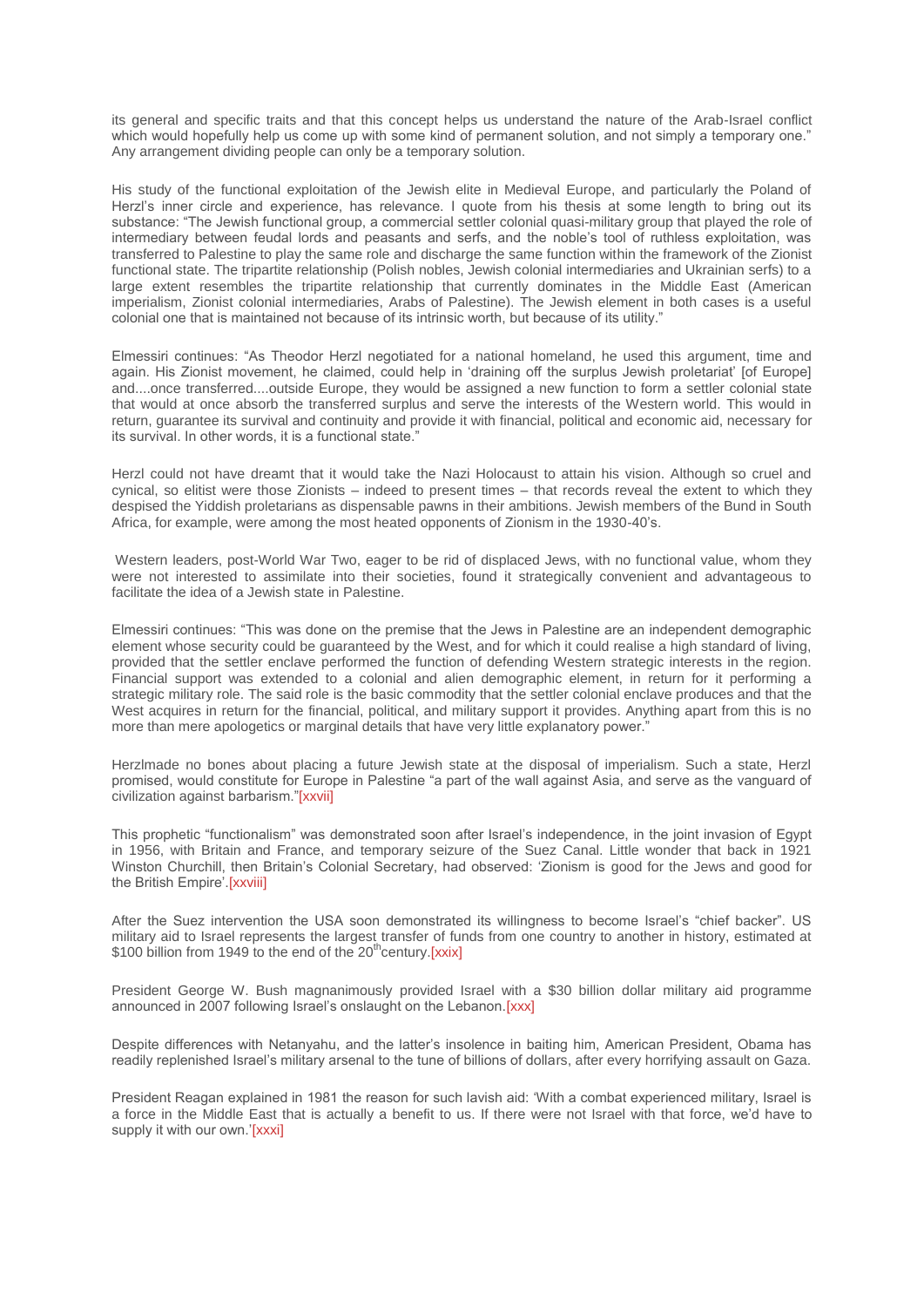In fact on that basis America's \$5 billion dollars a year is a cheap price to pay for Israel's service. Billions more are pumped into NATO. Reagan was not simply articulating that Israel was a "tool" of the USA. It is much more than that. He was speaking of its functional utility. Paying for that was a bargain at any price.

An example of one of the most cynical functional services Israel performs is the turning of Gaza into a permanent shooting range for the periodic testing of the international arms industries state of the art weaponry and equipment. The people of the Gaza Strip are the guinea pigs in this war game. In fact Gaza has been turned into a vast open air laboratory for the testing of the latest munitions and weapons. This is a vital utility for 21<sup>st</sup> Century imperialism's military arsena[l.\[xxxii\]](file:///C:/Users/Gunda/AppData/Local/Microsoft/Windows/Temporary%20Internet%20Files/Content.Outlook/JKFQ5PMT/MEMO%20EDIT%20WHITHER%20PALESTINE.docx%23_edn32)

Such a nexus between America and Israel rules out any solid belief that the USA can perform the function of "honest broker". Israel's rulers are clearly aware that whatever their differences, Washington will stand by them. Netanyahu knows this better than most and plays the hand adroitly. In his slickness he well knows how to appeal to the western media who ultimately take their cue from American interests and have made global brainwashing an art in keeping with their obfuscatory role.

Palestinians seeking a negotiated settlement through American good will, are bound to come up against a dead end or should we say Herzl and Jabotinsky's "iron wall" – a wall not only to secure the Zionist state but to enable it to perform a function supporting USA and Western interests in the region and beyond.

Elmessiri points out that throughout history "functional groups" of ancient and medieval times, ultimately outlive their function, through the emergence of the modern nation state. They become a liability and their people are dispensed with or may become assimilated into the wider society. Some examples provided are Japanese Samurai, Hebrew mercenaries in the Hellenic period, Papal Swiss Guards, Ottoman Janessaries, Cossacks and Mamlukes, Prussian mercenaries who actually served in South Africa and so on. Not only mercenaries, however, for he cites the many categories of traders such as Arab, Lebanese, Chinese who followed the trade routes from ancient times. He stresses that there is nothing intrinsic to the Jewish people about financial and commercial skills; rather that the acumen derives from the functional role. Outright collaborative regimes such as Vichy France, Quisling in Norway, South Africa's Bantustan leaders, might qualify more as temporary tools of an imperial or occupying power, of very transient worth, rather than fully fledged functional groups or states with their more organic socio-economic utility.

Many Israeli Jews, like white South Africans, do not have the convenient choice of former settlers to fall back on foreign passports. Furthermore many have come to acquire an identity with the country in which they have lived for generations. Afrikaner families can trace their ancestry back to 17<sup>th</sup> century settlers in the Cape; and English settlers to the 1820's. Israeli Sabras might not go back that long but are a very different kettle of fish to those transients latterly out of Russia and Brooklyn. Those prepared to accept equality with their fellow citizens have in South Africa been able to find a future after equal rights for all citizens has been guaranteed in the country's new constitution.

Whilst it is possible that the USA might in time find Zionist Israel a liability and of less import than other Arab interests this does not imply the end of the Jews in Palestine. The more those of settler origin come to share common values with the indigenous people, the stronger the process of nation building.

#### *9. LESSONS FROM SOUTH AFRICA*

Archbishop Desmond Tutu summed up the affinity many South Africans have for the Palestinians when after a visit to the OPT's he declared: "I've been very deeply distressed in my visit to the Holy Land; it reminded me so much of what happened to us black people in South Africa.["\[xxxiii\]](file:///C:/Users/Gunda/AppData/Local/Microsoft/Windows/Temporary%20Internet%20Files/Content.Outlook/JKFQ5PMT/MEMO%20EDIT%20WHITHER%20PALESTINE.docx%23_edn33) He has been echoed by many former freedom fighters stating that what the Palestinians experience under military occupation is far worse than what was experienced during the apartheid days.

On the surface, in some respects, prospects for the Palestinians appeared to be much better than that of the ANC in the hey-day of the PLO's rise to prominence in the late 1960's, when the Arab world was fired by Nasser's anti-imperialist nationalism.

Arafat's Fatah gained control of the PLO, and changed the discourse from a brand of old fashioned Pan-Arabism that promised to destroy Israel to a more focussed Palestinian nationalism. After guerrilla raids into Israel, the PLO's forces swiftly grew to assume the character of a regular army, to battalion and brigade strength. For a time they operated somewhat freely, if precariously, in Jordan and parts of the Lebanon, had a plentiful supply of weapons; support and funding from the Arab states; and a vital supply of recruits from the pool of refugees keen to take up arms and regain their lost land.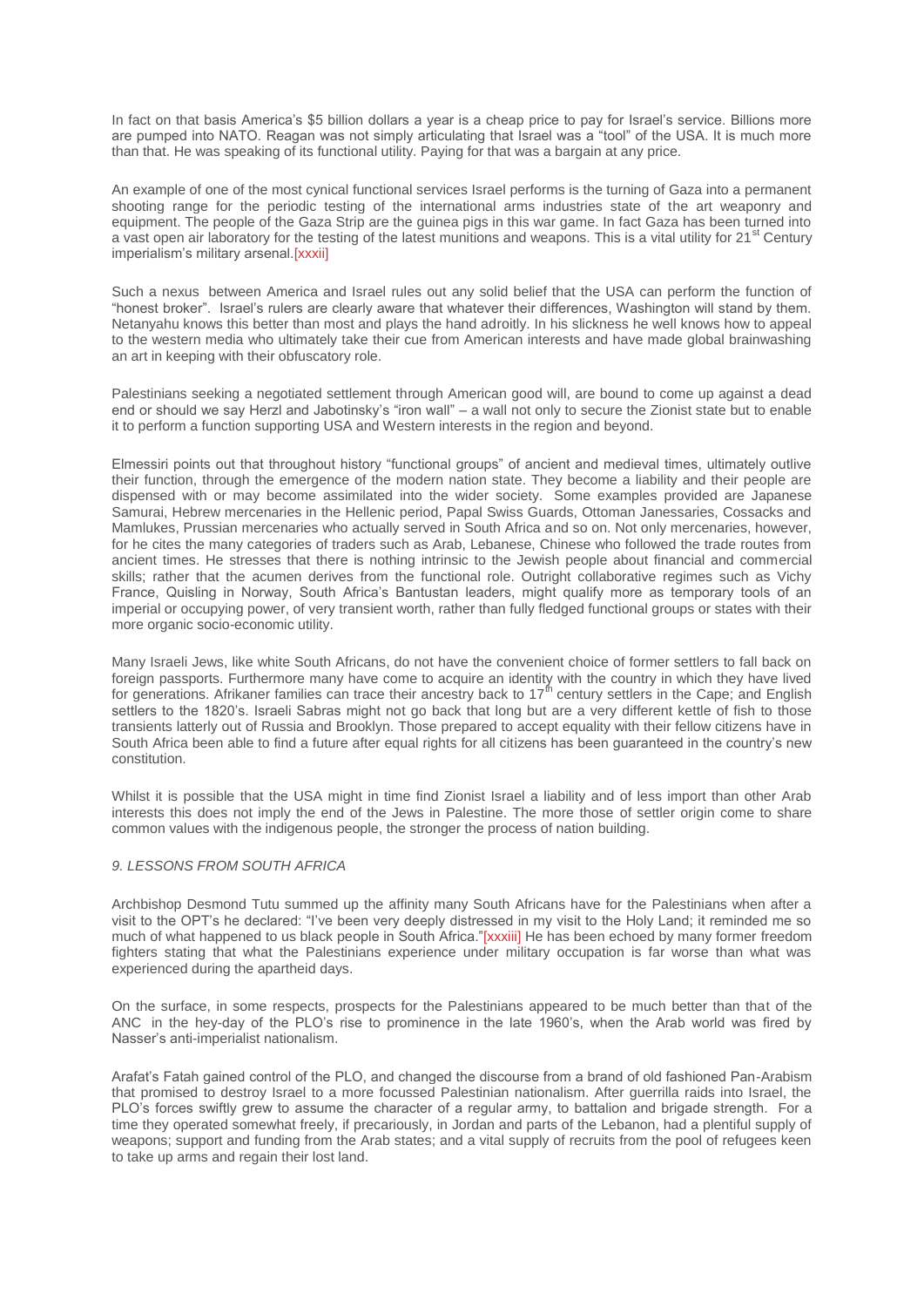Although the 1967 war further worsened the crisis of land dispossession and the plight of refugees, and was a huge setback for Egypt, Syria and Jordan, the PLO expanded as a military entity.

In contrast the ANC, after the capture of the cream of its leadership in 1962-63, including Nelson Mandela, the round up and imprisonment of thousands of its key activists, was virtually crushed as an organised force within South Africa. There was an estimated 8,000 political prisoners serving lengthy prison sentences in 1965 with scores having been either hanged or killed in custody. Exile for those who escaped meant working out of cramped offices in far off Dar Es Salaam, virtually cut off from borders up to 3,000 kilometres away, through hostile Rhodesian and Portuguese controlled territory, with a few hundred cadres undergoing training and little prospect of recruitment except in dribs and drabs.

Both the ANC and PLO mobilised international support through the Non-Aligned Movement and the United Nations, as well as the OAU and Arab League. Support from the Arab League did not prevent the PLO's expulsion from Jordan in the 1970-71 "Black September" crackdown; followed by the ejection from the Lebanon in 1982 and Israel's years of occupation.. The consequence was the PLO leadership having to operate from Tunis until the Oslo Accords permitted Arafat to relocate to Ramallah in the West Bank.

The guerrilla operations of the PLO had shown daring and courage, particularly evident at the battle of Karameh (March 21, 1968), when with Jordanian support they repulsed an invading Israeli force. Operations into Israel and the West Bank, took the form of raids, often as much as a score a day in the 1969-70 period, among these the cutting by commandos of the Haifa Highway. This phase ended in mounting casualties, as Israel tightened its border security and mounted reprisal operations into Lebanon and Jordan.

It has been generally accepted that the biggest defect was the absence of political work and lack of clarity regarding the objectives of armed struggle and its necessary connection with mass struggle. As frustrations grew the resort to the hijacking of aircraft and the attack on Israel's athletes at the Munich Olympic Games in September 1972 occurred.

Undoubtedly such actions were in response to Israel's state terrorism against the Palestinians and the ever present need resistance fighters have of demonstrating that they have not been defeated and have the capacity to strike back.

Whatever way the outside world chose to view such actions, the PLO's armed operations raised the national consciousness of the scattered Palestinian people after the disasters of 1948 and 1967.

The year 1974 consequently saw perhaps the greatest political success of the post-1967 phase, when linked to Arafat's "olive branch" speech to the United Nations General Assembly in November 1974, the UN granted the PLO observer status. Resolutions recognising the PLO as "representative of the Palestinian people" and their right to national self-determination were also adopted[.\[xxxiv\]](file:///C:/Users/Gunda/AppData/Local/Microsoft/Windows/Temporary%20Internet%20Files/Content.Outlook/JKFQ5PMT/MEMO%20EDIT%20WHITHER%20PALESTINE.docx%23_edn34)

This recognition was followed by the European Union, the USA and finally Israel from 2001 onwards. The downside was trapping the PLO into the Oslo process increasingly regarded as having become a dead letter. The armed struggle was abandoned by the PLO to be pursued by Hamas and Islamic Jihad.

Whatever the failures and limitations, the Arafat-Habash generation achieved incalculable advances as commented on by Yazid Sayigh: "In retrospect, the armed struggle had allowed the founders of Fatah, the PFLP, and other guerrilla groups to achieve mass mobilization among the scattered Palestinians and to integrate them politically into the single, over-arching national framework of the PLO as a state-in-exile...In the process, Fatah succeeded in asserting its brand of pragmatic, state-centred nationalism that emphasized the establishment of a political and institutional identity distinct from Arab counterparts....Alternative nationalist discourses associated with pan-Arabism or the 'total' liberation of Palestine and unrelenting war with Israel were marginalized, although a new breed of Islamist groups – Hamas and Palestinian Islamic Jihad – revived the discourse of 'armed resistance' from the mid-1980s.["\[xxxv\]](file:///C:/Users/Gunda/AppData/Local/Microsoft/Windows/Temporary%20Internet%20Files/Content.Outlook/JKFQ5PMT/MEMO%20EDIT%20WHITHER%20PALESTINE.docx%23_edn35)

Eqbal Ahmed, the Pakistani academic and mentor of Edward Said, was of a more critical view in a 1994 article on the PLO and the ANC: "The most significant contrasts between the two are political...For the ANC, politics never lost primacy...all PLO factions perceived armed struggle in militaristic rather than political terms...["\[xxxvi\]](file:///C:/Users/Gunda/AppData/Local/Microsoft/Windows/Temporary%20Internet%20Files/Content.Outlook/JKFQ5PMT/MEMO%20EDIT%20WHITHER%20PALESTINE.docx%23_edn36)

The ANC, however, had its own problems grappling with efforts to recover from the setback of the early 1960's. It too was initially inclined to pursue guerrilla struggle as a primary method. In 1967 ANC and Zimbabwean combatants, entered Rhodesia from newly independent Zambia, to challenge Ian Smith's settler forces. The ANC's aim was to take the fight through to South African territory in the hope of establishing a presence back home. Incursions into Zimbabwe lasted over a year, and despite gains in combat experience were terminated.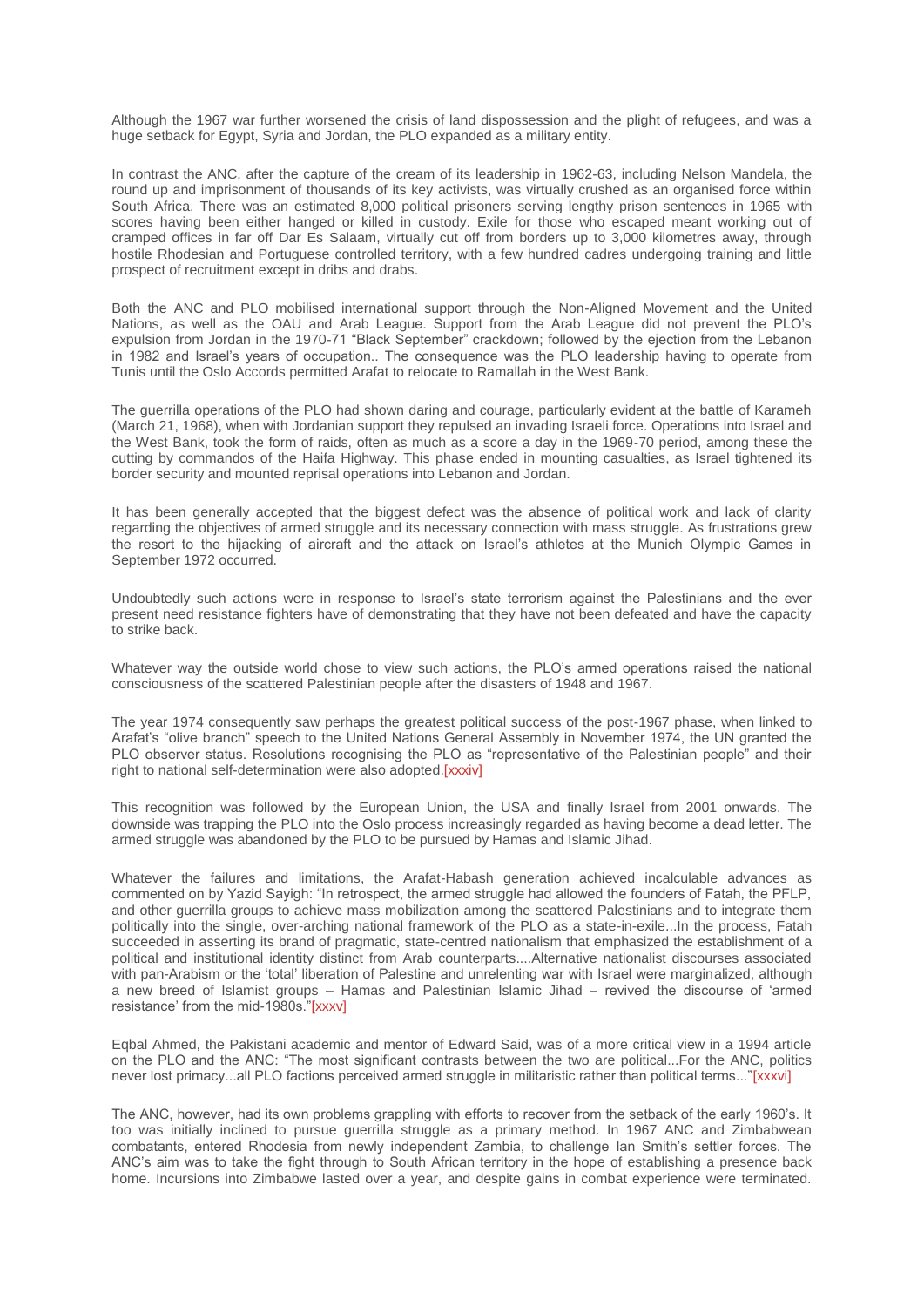Although this led to heated internal debate calling for a move away from pure military activity, and intentions to focus on internal political work in tandem, only limited improvement occurred over the next decade and in fact was never satisfactorily resolved. What came to the ANC's rescue were four important factors:

1. The emergence inside South Africa of worker and student militancy evidenced by a black consciousness movement; momentous strike wave in Durban in 1973; the growth of African trade unions; and protests by both black and white students culminating in a 1976 black students uprising that swept the country;

2. The development of armed struggles in Angola, Namibia, Mozambique and Zimbabwe; the support and resolve of the front line African states; and exceptional support from Cuba, the USSR, and the socialist block;

The collapse of Portuguese colonialism as a consequence of its wars in Africa and revolt of the military in Lisbon in April 1974;

4. The growing isolation of South Africa as a result of the international boycott campaign which grew from strength to strength.

Independence in Angola and Mozambique greatly altered the balance of forces in Southern Africa. These two revolutionary countries provided staunch support and bases for the fraternal liberation movements. The 1976 student rebellion resulted in hundreds leaving the country in search of weapons and training. They joined the ANC in droves. At that stage 1975-76 Cuba had come to Angola's assistance to defeat an invasion by the South African Defence Force (SADF) attempting to prevent the MPLA consolidating the power it had won over CIA and Apartheid proxies.

The ANC's armed struggle took on renewed vigour. During the next decade popular mass mobilisation with the emergence of a United Democratic Front, a militant trade union federation (COSATU) and workers strikes within South Africa began to dramatically change the picture. Zimbabwean independence in 1980 saw the further erosion of colonial racist domination in the region. The most decisive turning point occurred in Angola when in 1987-88 Cuban internationalist forces once again came to the MPLA government's assistance by repulsing the SADF at the battle of Cuito Cuanavale, followed by a spectacular advance to the borders of Namibia. This spelt disaster for racist South Africa; paved the way for Namibia independence in 1990; and saw an upsurge in mass mobilisation and conditions for a negotiated settlement in South Africa. Fidel Castro hailed victory over the SADF as so significant that he stated in a victory speech "Henceforth the history of Africa will be written as before and after Cuito Cuanavale.["\[xxxvii\]](file:///C:/Users/Gunda/AppData/Local/Microsoft/Windows/Temporary%20Internet%20Files/Content.Outlook/JKFQ5PMT/MEMO%20EDIT%20WHITHER%20PALESTINE.docx%23_edn37)

Whilst ANC guerrilla operations had increased they never amounted to more than low intensity actions, more psychological and inspirational in effect than of military consequence but by no means inconsequential. They made a great impact in enthusing the black masses. Such operations however need to be appreciated in reinforcing the mass political struggle that effectively unbanned the ANC and freed Mandela and all political prisoners. It was the underlying contradictions within the system that led the ruling apartheid regime, and the white business community it served, to opt for reforms urged by Western interests to head-off a pending revolution. The collapse of the Soviet Union certainly influenced that decision since the ANC would no longer constitute the radical threat to capitalism it was believed it had previously posed. That the South African ruling class was prepared to take that chance, and carry the white electorate with them when the question was put to a vote in a 1992 referendum, showed that hardened attitudes could be altered by changing interests and exigencies. For the ruling elite, the ANC had policies they found they could largely accept, although they balked at those relating to nationalisation. Instead of civil war and perpetual conflict, the white community, with the encouragement of their rulers and the capitalist media, were prepared to see race laws rescinded. The reconciliation measures of Mandela and the ANC, with constitutional guarantees, greatly assisted in calming their worst fears.

### *10. THE FOUR PILLARS OF STRUGGLE*

The strategy and tactics of the liberation struggle for South Africa was developed over many years, out of the crucible of experience, taking into account errors and achievements. The movement believed in consultation, providing leadership but learning from the people, and did not shirk from internal debate and criticism even in the difficult conditions of illegality. After the aborted incursions into Zimbabwe in 1967-68 a critical conference was held in Morogorro, Tanzania, to resolve pressing problems of the armed struggle, the need for political work within South Africa and leadership renewa[l.\[xxxviii\]](file:///C:/Users/Gunda/AppData/Local/Microsoft/Windows/Temporary%20Internet%20Files/Content.Outlook/JKFQ5PMT/MEMO%20EDIT%20WHITHER%20PALESTINE.docx%23_edn38)

For another decade the ANC continued to grapple with the problem. Oliver Tambo, ANC President, wrote in his notebook after a visit to Vietnam in 1979: "We've been forced by events into a false, a bad strategic situation in which armed struggle is and remains the basis of political struggle – an impossible equation. [It is] necessary to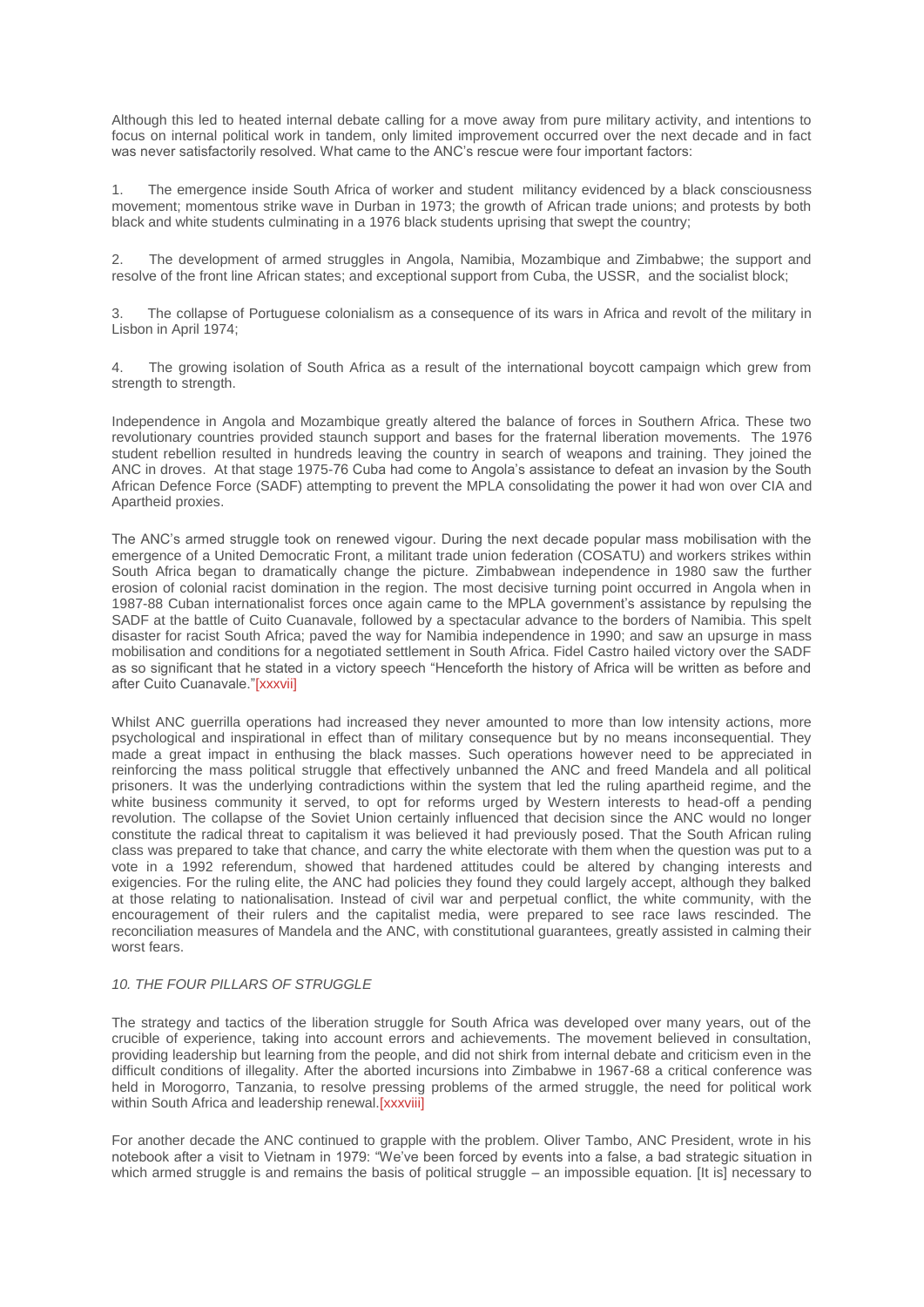correct this distortion...we see the struggle as being built up from outside, introduced from outside by people who are outside...This approach wholly excludes the people, the masses, as the decisive factor not only for victory, but for any progress at all in our struggle...[We] see a serious strategic problem to solve before we can hope to make advances. Hence the view that we slow down on [military] operations and work for a change in the order of priority as between political work and military operations.["\[xxxix\]](file:///C:/Users/Gunda/AppData/Local/Microsoft/Windows/Temporary%20Internet%20Files/Content.Outlook/JKFQ5PMT/MEMO%20EDIT%20WHITHER%20PALESTINE.docx%23_edn39)

An appropriate strategy emerged following that top level visit to Vietnam, headed by Tambo, to acquire insight into that country's victory over American imperialism. The ANC's strategic formulation of Four Pillars of Struggle was formulated as a resul[t.\[xl\]](file:///C:/Users/Gunda/AppData/Local/Microsoft/Windows/Temporary%20Internet%20Files/Content.Outlook/JKFQ5PMT/MEMO%20EDIT%20WHITHER%20PALESTINE.docx%23_edn40)

These were (i) Political mass struggle; (ii) armed struggle; (iii) clandestine underground struggle; and (iv) the weapon of international solidarity.

Although separate, they were meant to develop and combine in a dialectical manner, so that each would mutually strengthen the other.

Political struggle was primary and not to be subordinated to the military.

Attention was paid to building an underground network throughout the country that could issue propaganda material, explain ANC policy, inspire protest actions, and root the armed struggle among the people i.e. Peoples War.

Whilst the development of popular organisation, mobilisation and people's resistance within South Africa was fundamental in bringing about change, undoubtedly international solidarity helped tip the balance. It took some 30 years but the worldwide Anti-Apartheid Movement campaigns - launched in London in 1959 - for Boycott, Divestment and Sanctions (BDS) became an incalculable factor in:

(a)isolating and weakening the apartheid regime

(b)inspiring the struggling people

(c)undermining the resolve of those states that supported and benefited from relations with apartheid South Africa,

(d)generating a change of attitude amongst the South African white public generally, and the political, professional and business elite in particular. I was told by a former apartheid government minister that when the iconic British Barclays Bank announced it was closing business in South Africa after 150 years it was the last straw that for him "broke the camel's back."

BDS made apartheid's beneficiaries feel the pinch in their pocket and their polecat status whether in the diplomatic arena, on the sporting fields, at academic or business conventions, in the world of theatre and the arts, in the area of commerce and trade and so on. Arms sanctions weakened the efficiency of the SADF; disinvestment by trade unions and churches affected the economy as did the termination of banking ties by the likes of Chase Manhattan and Barclays banks; boycott of products from fruit to wine saw a downturn in trade; the disruption of sports events was a huge psychological blow; dockworkers refusing to handle ship's cargoes disrupted trade links. It could not be "business as usual.["\[xli\]](file:///C:/Users/Gunda/AppData/Local/Microsoft/Windows/Temporary%20Internet%20Files/Content.Outlook/JKFQ5PMT/MEMO%20EDIT%20WHITHER%20PALESTINE.docx%23_edn41)

By the 1980's with the development of the Four Pillars the difficulties of earlier years were being overcome. So promising was the rise in recruitment and the ability to train, supply and communicate with internal combat units, combined with the intensification of mass struggle and resistance, that the country was becoming ungovernable and apartheid made unworkable. Expectations arose of the possibility of a mass insurrection. This gave rise to the SACP as late as a Congress in April 1989, adopting an Insurrectionary Program as a Path to Power, without ruling out possibilities of negotiations[.\[xlii\]](file:///C:/Users/Gunda/AppData/Local/Microsoft/Windows/Temporary%20Internet%20Files/Content.Outlook/JKFQ5PMT/MEMO%20EDIT%20WHITHER%20PALESTINE.docx%23_edn42)

### *11. A WAY AHEAD?*

For some time it has been evident that the Israeli ruling elite, corrupt, bereft of vision and divided, are finding that they can no longer rule in the old way. Military aggression and extreme chauvinism cannot solve their problems. Only a political solution can. The Palestinians have shown in no uncertain terms that they are willing to die for their cause and are not prepared to live under the old conditions.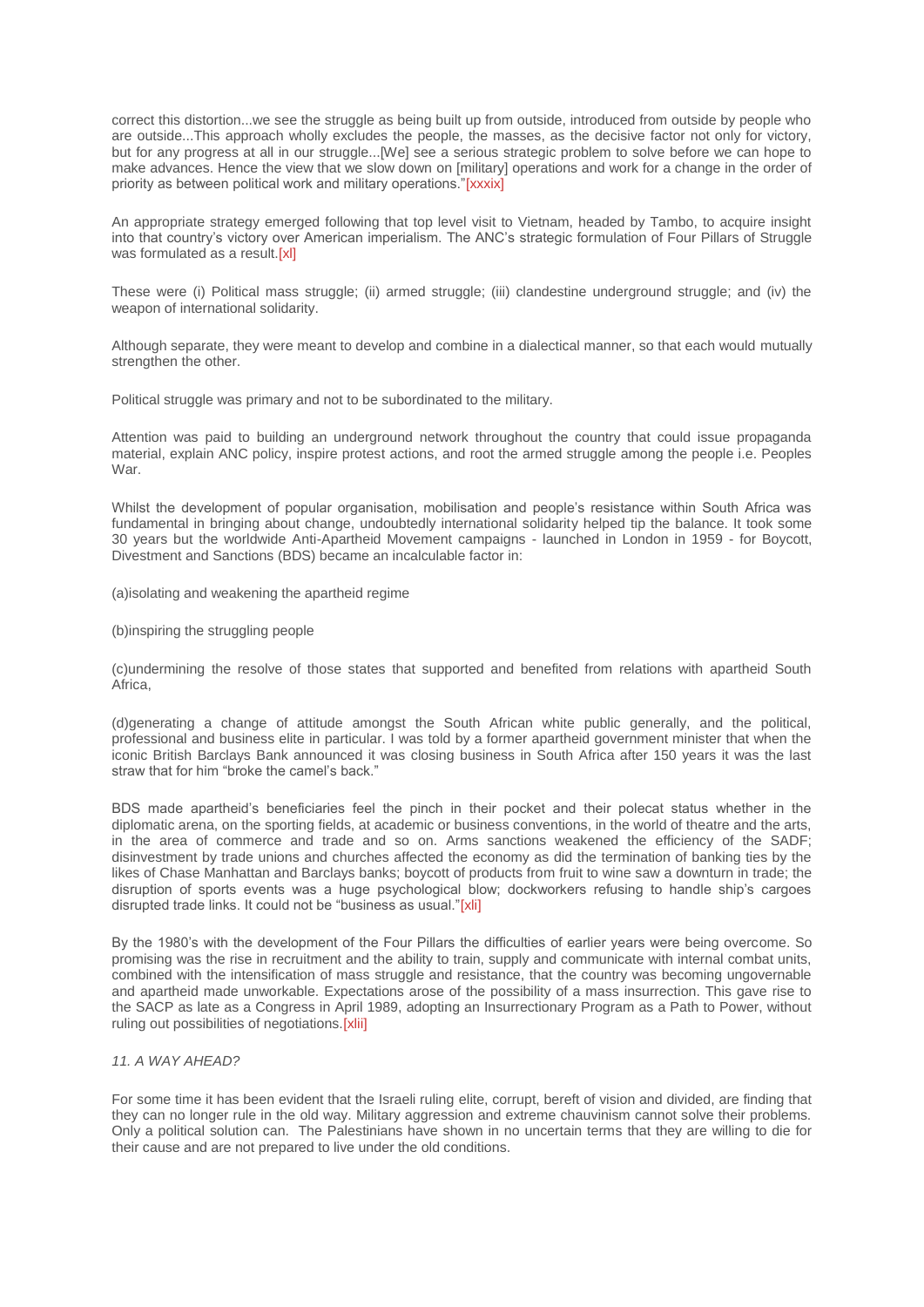At the start of the Arab Spring in 2011 there was enormous hope that a new balance of forces, favouring democracy and revolution, was in the making throughout the Middle East. With counter-revolution, civil war and barbaric internecine conflict those hopes seem to be dashed; although the democratic break-through in Tunisia survives despite fierce contestation.

Notwithstanding the perilous regional situation, the spirit of resistance of the Palestinian people is alive. Their levels of determination and vitality are high. There is cause for hope which is more important than the ebb and flow of optimism and pessimism. The following factors can be identified as contrary to the bleak and alarming developments in the Arab world:

 $\hat{A}$ . The heroic people of Gaza have shown remarkable tenacity in surviving the blockade and the barbaric onslaught by the IDF. Whatever one's view of the rocket fire into Israel, the IDF could not stop that form of resistance by Hamas and Islamic Jihad. As horrendously disproportionate as the fatalities were the innovative use of tunnels in Gaza from which counter-attacks against the IDF were launched in 2014, accounted for the deaths of 66 Israeli troops, and stopped the IDF in its tracks. The IDF like the SADF cannot carry the burden of fatalities. Demographics for Israel are a sensitive area. Gaza has become an international symbol of heroic resistance.

 $\hat{A}$ . Israel's rounds of aggression have failed to achieve any form of victory; their opponents proved to be potent adversaries willing to suffer harsh consequences. As an American national security adviser, Charles Freilich, has observed: "The ongoing inability of...the IDF to defeat...Hizbullah and Hamas is troublesome....One cannot destroy the ideas they represent or eliminate the need for the services they provide [their people]. The difficulties Israel has encountered in dealing with them have been shared by all conventional armies dealing with asymmetric querrilla confrontations...["\[xliii\]](file:///C:/Users/Gunda/AppData/Local/Microsoft/Windows/Temporary%20Internet%20Files/Content.Outlook/JKFQ5PMT/MEMO%20EDIT%20WHITHER%20PALESTINE.docx%23_edn43)

 $\hat{A}$ . Protest within the West Bank continues and the possibility of a third Intifada simmers beneath the surface. It is in this space that the mobilisation of Palestinian civil society has emerged radiating a powerful promise of new forms of mobilisation and resistance. Bilin's weekly protest at the Wall, and other such activities, from Bethlehem to Hebron are indicative of an unquenchable thirst for freedom and justice.

 $\hat{A}$ . Within Israel a positive development has been the success of the Joint "Arab" List (formed by the Islamic Movement, communists Hadash, and nationalist Balad) winning 13 seats in the March 2015 elections. [xliv] As the third biggest block in the Knesset they may play a more significant role, transforming parliament into an ideological battlefield. Most significantly they transmit a non-sectarian signal to all Palestinians. Balad's secretary general, Awad Abdel Fattah, commented that the Joint List has "fundamentally changed the discourse among the Palestinians in Israel", and "puts the Arab parties on a shared path towards the much delayed goal of reorganising our community.["\[xlv\]](file:///C:/Users/Gunda/AppData/Local/Microsoft/Windows/Temporary%20Internet%20Files/Content.Outlook/JKFQ5PMT/MEMO%20EDIT%20WHITHER%20PALESTINE.docx%23_edn45) The Palestinians within Israel have been underestimated. Yet there have been plenty of signs of their rising spirit: from the turning point in 2000 when 13 protestors were killed in civil clashes with the police; demonstrations in Haifa and the Negev last year against the relocation of the Bedouin; to the more recent semi-uprising in East Jerusalem against the racist abduction and lynching of young Palestinians.

 $\hat{A}$ . Internal contradictions, both class and race, in a capitalist society like Israel. has seen simmering resentment under the surface among Mizrachi (Arab) Jews at their inferior status compared to the dominant Ashkanasi from Europe. Racial and class discrimination has been experienced even more so by the Ethiopian Jews who were brought to Israel three decades ago. Early May this year saw protests in Tel Aviv in angry retaliation to the police beating an Ethiopian army officer. These anti-racist protests have seen Jews and Palestinians joining Ethiopian demonstrators on the streets. This is a most important sign for such shared experience will surely grow in the future breaking down psychological barriers and enhancing solidarity actions. Underestimated too are the courageous actions of Jewish protestors and civic organisations from women monitoring the check-points, to journalists and writers such as Gideon Levy, Almira Hass, Ilan Pappe and Avi Shlaim bearing testimony, to activists against house demolitions and youth refusing army service prepared to go to jail. They might be relatively few in number compared to the racist mobs but they are of enormous symbolic importance – the pinch of yeast needed to bake the bread.

 $\hat{A}$ . BDS, in its tenth year, has emerged as a weapon internationally that is going from strength to strength at a faster rate than that of the Anti-Apartheid Movement of yesteryear. It has almost become impossible to keep pace with achievements as mounting successes are recorded from the academic and cultural boycott; cancellation of international contracts and concerts; divestment by important institutions particularly in Scandinavia; growing opposition regarding sporting links; cutting of diplomatic ties by Latin American states; the spreading activism on university campuses, Durban dock workers refusing to handle Israeli cargo and so forth. In South Africa 14,000 schoolchildren marched last week against a leading store selling Israeli products. A recent poll reveals that one in six American Jews support boycotting Israeli products and 25% support settlement boycotts. An article by Omar Barghouti, leading BDS campaigner, in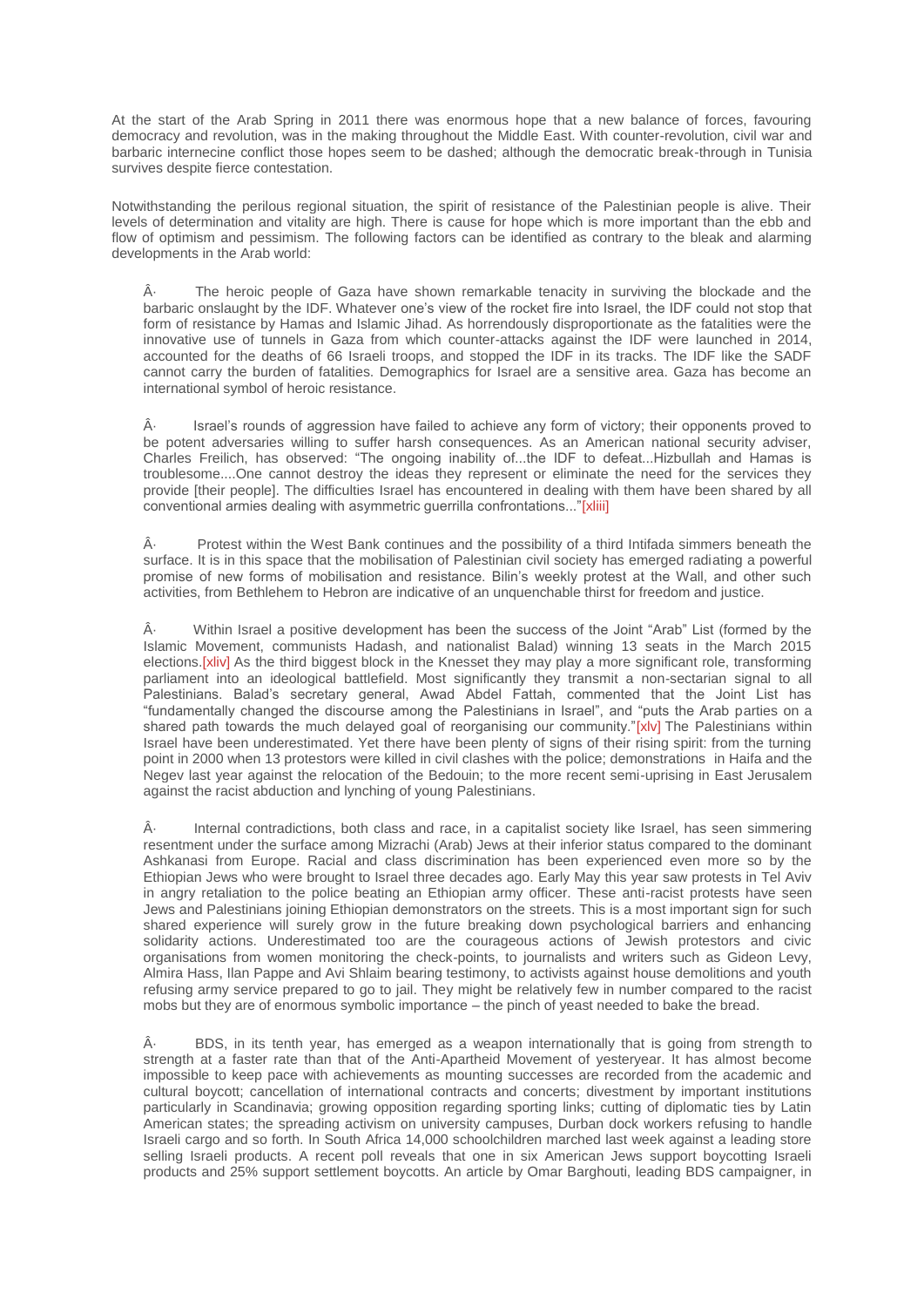The New York Times, proclaims in bold letters: "Israeli Extremism Will Encourage Global Boycott" and continues, "Shedding democratic pretences and adopting unmasked colonial policies will enhance a movement that's been a serious threat to Israel.["\[xlvi\]](file:///C:/Users/Gunda/AppData/Local/Microsoft/Windows/Temporary%20Internet%20Files/Content.Outlook/JKFQ5PMT/MEMO%20EDIT%20WHITHER%20PALESTINE.docx%23_edn46)

 $\hat{A}$ . Flotilla 3 to Gaza, with boats from Canada and Scandinavia, is on the high seas, will hold rallies at ports *en route*, and send this message: "World opinion has begun to build around a positive future for the people of Palestine and restoring capacity for equitable international relationships. The time for opening the port of Gaza has come and the world knows it.["\[xlvii\]](file:///C:/Users/Gunda/AppData/Local/Microsoft/Windows/Temporary%20Internet%20Files/Content.Outlook/JKFQ5PMT/MEMO%20EDIT%20WHITHER%20PALESTINE.docx%23_edn47) Whatever the destiny of Flotilla 3, other flotillas will follow until the siege of Gaza is broken and Gaza as a windown on the world for Palestinians will be an open port.

 $\hat{A}$ . The anti-Zionist hostility from the Arab street, and particular Egyptian, can ignite at any time. The actions of the Arab working class, students, professionals, women and youth, will not be blunted by authoritarian rule. Mass pressure on their governments for action against Israel could increase precisely in the space where the democratic process has been closed down in the aftermath of the Arab Spring. The Arab masses are both part of international solidarity but at the same time almost organically tied to the Palestinian people. Egypt's powerful working class, in particular is a source of strength for the Palestinian working class and people in general. In the week of *El Nakba* just passed Egyptian protestors chanted "Oh Palestine we are you, you are us."

 $\hat{A}$ . The once dominant Zionist narrative has been overturned by the sustained research, writings, journalism of Arab and Israeli historians and commentators; and by the advocacy of Palestine solidarity organisations around the world, trade unions and Jewish anti-Zionist opponents; the TV exposure of Israeli war crimes; the hearings of the Russell Tribunal on Palestine; the Gaza flotilla etc. The influence of AIPAC (American-Israel Public Affairs Committee) diminishes as younger American Jews refuse to show blind loyalty to Israel.

 $\hat{A}$ . Whatever the weaknesses of the United Nations and of Israel's flouting of international law concerning military occupation and war crimes, the global community continues to hold Zionist Israel to account. This raises the ultimate threat of enactment of the raft of resolutions Israel defies, including the Rights of the Refugees.

In short the narrative has changed; the legitimacy of Israel is challenged from many directions with a realisation that it is a colonial-type Apartheid State; the Palestinians in all sectors maintain their spirit of resistance and will inevitably forge chains of unity against chains of colonial oppression. The many points of contradiction within the Zionist colonial and functional system are combustible elements that can ignite and spread like a forest fire. Civil resistance is becoming a concrete force as a key road forward in which the demand of full equality for all is becoming the unifying clarion call.

An outstanding question relates to Israel's functional utility for the USA. To what extent might this be loosened or undermined? Contradictions between the USA and Israel are appearing in differences over America's strategic concerns including its relations with Iran. As the Arab world is torn asunder the Saudis, the Turks, the Egyptians are America's more functionally important allies. It is difficult to see which way things may develop. However, the USA government and corporate rulers, by no means stand by Israel for sentimental reasons. True the USA represents the most powerful force in the world but it does not get its own way; suffers severe internal contradictions; faces mounting opposition to its policies at home and abroad and will choose what suits it best. In time functional groups lose their function and become dispensable.

#### *12. CONCLUSION*

Abdelwahab Elmessiri, a profoundly humanistic person, expressed the following hope in 2006: "Why should the South African model not serve as a model for the resolution of the Arab-Israeli conflict, keeping in mind the specific nature of the Zionist enclave? [Apartheid] South Africa was dismantled, and the white (settler) population was absorbed in the new regime. The 'destruction' of the racist regime did not mean the destruction (the extermination or the expulsion) of the alien demographic element that was transferred from Europe. A similar situation could obtain in occupied Palestine. To start with, the Zionist state should normalise itself, namely to be a state for its citizens.... This means that the racist Law of Return should be rescinded and the Palestinians' right of return should be recognised and implemented.... the Arabs....should recognise the right of the Israeli citizenry to have full political, legal, and human rights, and to be able to give full expression to their religious and ethnic identity, provided that their definition of identity does not encroach on the rights of the others. A multi-ethnic, multi-religious state could integrate all...."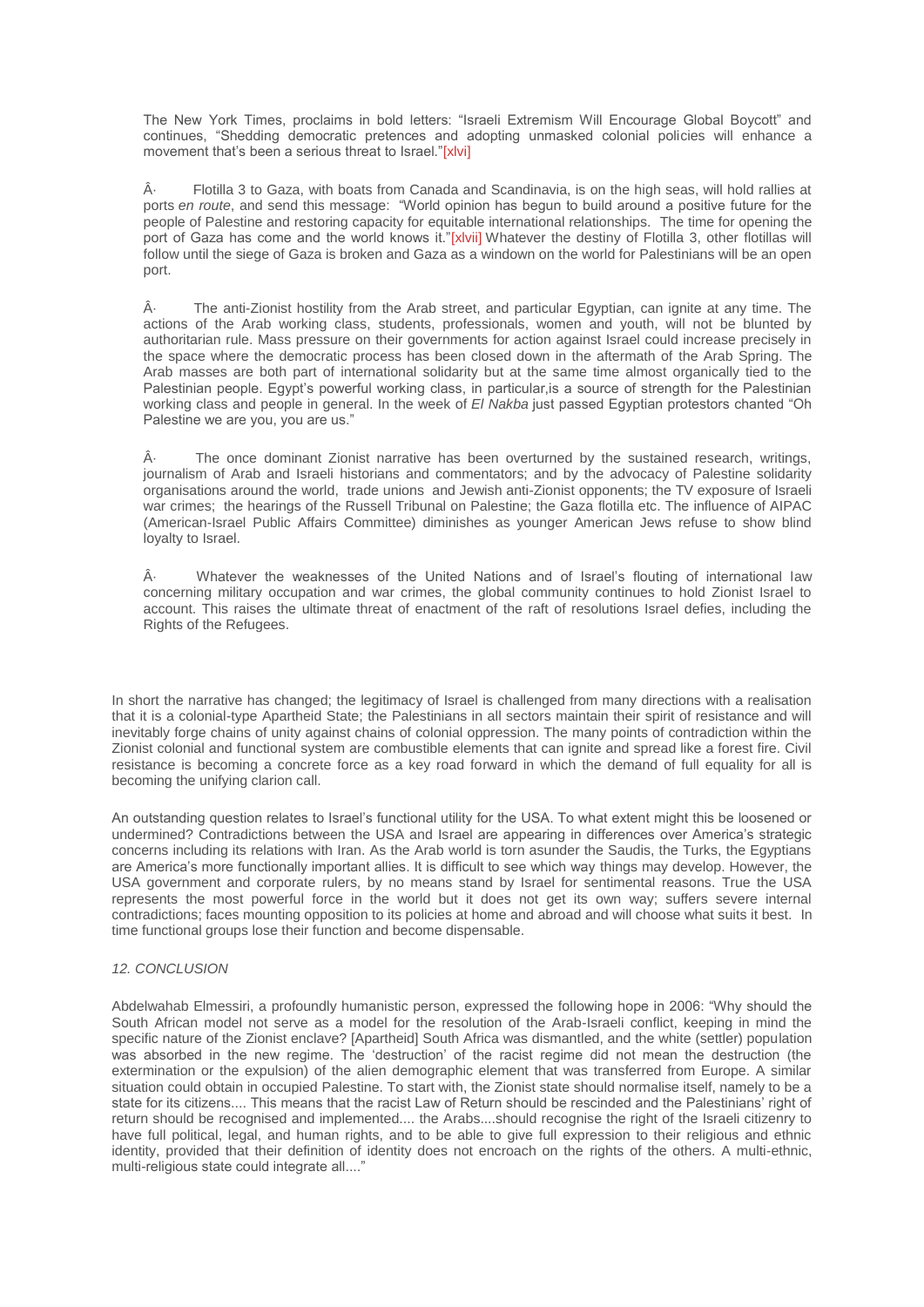Netanyahu and Zionists of his ilk, caught up in the frenzy of Israel's colonial racism, impelling shifts to the extreme right, will not find their way out of the morass. The road sign Netanyahu follows is inscribed: "Impasse". Reactionaries throughout history underestimate a people's spirit of resistance which they ignore at their peril and can never subdue or surmount in the long term. As far as time is concerned Arab culture like that of the East is patient"¦..but history has that potency of surprising us all. It happened far quicker than we anticipated in South Africa.

Having quoted a former unlamented South African apartheid Prime Minister, like all despots a very arrogant and therefore stupid man, I conclude by quoting from the country's first democratically elected President, Nelson Mandela, hosting a delegation led by Yasser Arafat in 1997 to Pretoria: "The UN took a strong stand against apartheid; and over the years, an international consensus was built, which helped to bring an end to this iniquitous system. But we know too well that our freedom is incomplete without the freedom of the Palestinians.["\[xlviii\]](file:///C:/Users/Gunda/AppData/Local/Microsoft/Windows/Temporary%20Internet%20Files/Content.Outlook/JKFQ5PMT/MEMO%20EDIT%20WHITHER%20PALESTINE.docx%23_edn48)

Our Palestinian Alice with a clear destination in mind, and a fighting spirit personified by the word *sumud,* is aware of Nelson Mandela's autobiography entitled "No easy walk to freedom," and with no illusions is bound like him to find the best route home. Like lovers of freedom and justice everywhere we walk with Alice. She is not alone. Inshallah!

Ronnie Kasrilsborn Johannesburg 1938 of Jewish immigrants from Lithuania, was a promising athglete who graduated from high school in 1956 and briefly became a script writer for a film company before becoming involved in politics. He served in the South African freedom struggle all his adult years from 1960 onwards, was banned in his country, involved in the initial armed actions in 1961, before becoming a leader in exile in both the ANC and SACP; chief of intelligence in the ANC's military wing and served in the underground in the country in 1990. With the advent of democracy he was appointed deputy minister defence under Mandela 1994-99; Minister Water Affairs & Forestry 1999-2004; Minister Intelligence Services 2004-08 when he resigned from government. He penned a petition "Not in my Name" in protest against Israel's policies in 2001 whilst still a minister, which garnered several hundred signatures from Jewish personalities in South Africa; visited Gaza and the West Bank on two occasions before being barred further entry by Israel; is internationally active in BDS and Palestine solidarity; is a social activist involved in the recently formed United Front in South Africa which protests against corruption and injustice; and is involved in numerous national and international causes. He serves on the Russell Tribunal on Palestine, and on the International Verification Commission dealing with ETA's unilateral ceasefire the Basque Country of Spain. He has written three books about Bertrand Russell, a memoir of the struggle against apartheid "Armed and Dangerous" in its record 4<sup>th</sup> edition (Jacana 2013); and an award winning book "The Unlikely Secret Agent" (Jacana 2010). He has written numerous articles and published poetry.

# ENDNOTES

[i]Abdelwahab M. Elmessiri (1976), *Israel and South Africa: The Progression of a Relationship*, (New Brunswick, NJ: North American).

[\[ii\]A](file:///C:/Users/Gunda/AppData/Local/Microsoft/Windows/Temporary%20Internet%20Files/Content.Outlook/JKFQ5PMT/MEMO%20EDIT%20WHITHER%20PALESTINE.docx%23_ednref2)bdelwahab M. Elmessiri (1998), *Encyclopedia of the Jews, Judaism, and Zionism: A New Explanatory Paradigm*, Eight Volumes (in Arabic), (Cairo: Dar al-Shorouk).

[\[iii\]A](file:///C:/Users/Gunda/AppData/Local/Microsoft/Windows/Temporary%20Internet%20Files/Content.Outlook/JKFQ5PMT/MEMO%20EDIT%20WHITHER%20PALESTINE.docx%23_ednref3)bdelwahab M. Elmessiri (2007) "From functional Jewish communities to the functional Zionist State," in *The Future of Palestine and Israel: From Colonial Roots to Postcolonial Realities*, edited by Aslam Farouk-Alli, (Midrand, South Africa: Institute for Global Dialogue).

[\[iv\]F](file:///C:/Users/Gunda/AppData/Local/Microsoft/Windows/Temporary%20Internet%20Files/Content.Outlook/JKFQ5PMT/MEMO%20EDIT%20WHITHER%20PALESTINE.docx%23_ednref4)or example noted commentator Tariq Ali has this to say: "The Middle East is now in a total mess: the central, most important power is Israel, expanding away; the Palestinians have been defeated and will remain defeated for a very long time to come... all the principal Arab countries are wrecked, first Iraq, now Syria; Egypt, with a brutal military dictatorship in power, is torturing and killing as if the Arab Spring had never happened – and for the military leaders it hasn't....As for Israel, the blind support it gets from the US is an old story.... It's inconceivable that any Israeli government is going to grant the Palestinians a state. As the late Edward Said warned us, the Oslo Accords were a Palestinian Treaty of Versailles. Actually, they are much worse than that." For more details see: <http://www.counterpunch.org/2015/04/17/the-new-world-disorder/>

[\[v\]F](file:///C:/Users/Gunda/AppData/Local/Microsoft/Windows/Temporary%20Internet%20Files/Content.Outlook/JKFQ5PMT/MEMO%20EDIT%20WHITHER%20PALESTINE.docx%23_ednref5)or more details see: Maxime Rodinson (1982), *Israel and the Arabs* (London: Pelican Books).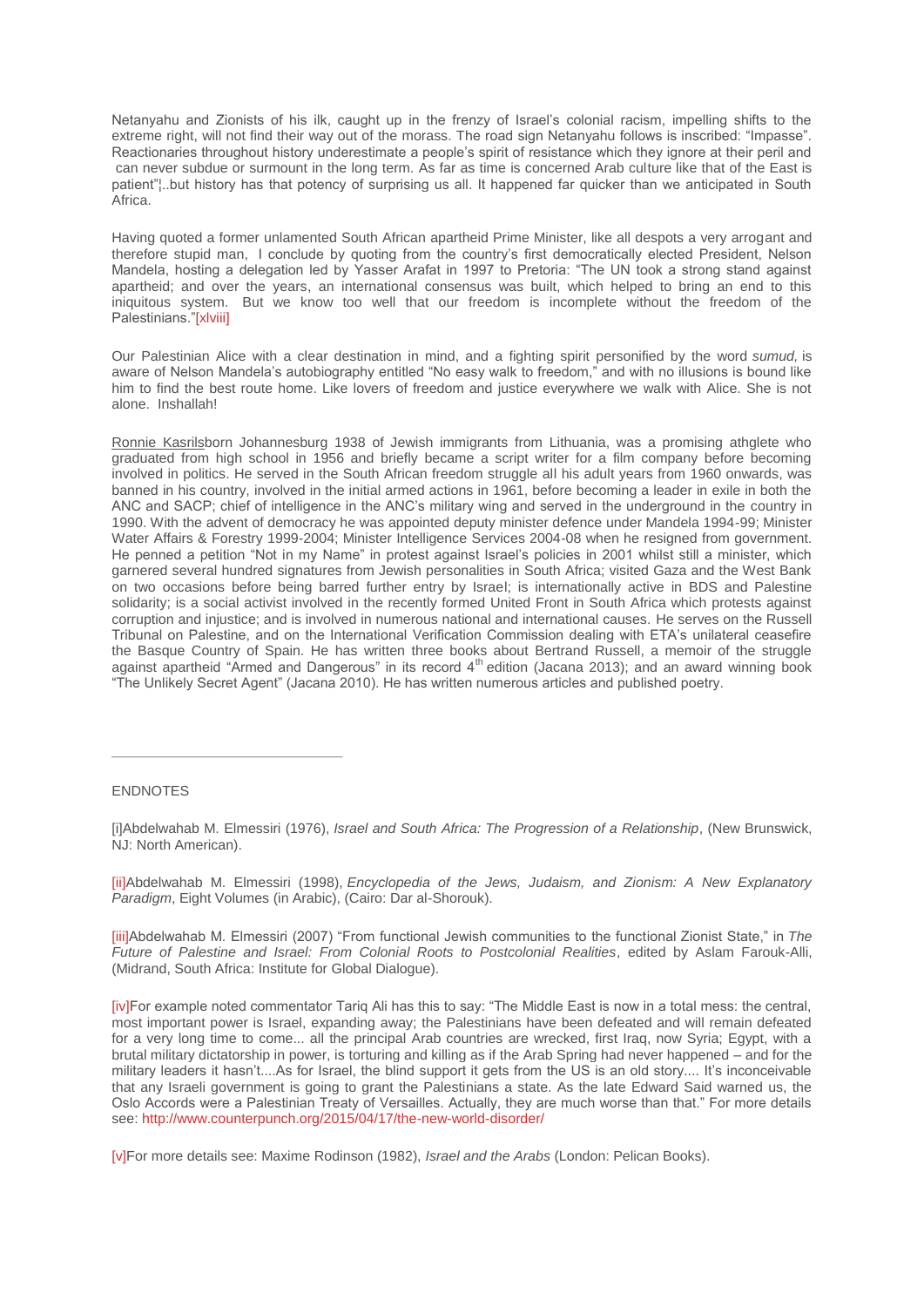[\[vi\]T](file:///C:/Users/Gunda/AppData/Local/Microsoft/Windows/Temporary%20Internet%20Files/Content.Outlook/JKFQ5PMT/MEMO%20EDIT%20WHITHER%20PALESTINE.docx%23_ednref6)oday's demographics of approximately 6.2m Palestinians - within Israel 1.4m; West Bank 2.7m; and Gaza 1.7 - is almost on a par with Israel's 6.1 million Jews of whom 500,000 are illegal settlers in the West Bank. Sourced from official Israel and Palestinian figures. For more details see: [http://en.wikipedia.org/wiki/Demographic\\_history\\_of\\_Palestine](http://en.wikipedia.org/wiki/Demographic_history_of_Palestine)

[\[vii\]E](file:///C:/Users/Gunda/AppData/Local/Microsoft/Windows/Temporary%20Internet%20Files/Content.Outlook/JKFQ5PMT/MEMO%20EDIT%20WHITHER%20PALESTINE.docx%23_ednref7)lmessiri (2007), "From functional Jewish communities to the functional Zionist State," p. 153. The Union Act of 1909 came into being in 1910 when the white or European settlers of South Africa were granted independence to rule in partnership with British capital over the indigenous African people and those of mixed race or shipped over from Malaya and Indonesia as slaves by the Dutch from as early as the 17th century or as indentured labour by the British from the mid-1850's] Jan Christian Smuts, the Boer commander who had fought the British in the Anglo-Boer War of 1899-1902, became South Africa's Prime Minister and trusted ally of the British from the First World War onwards.

[\[viii\]T](file:///C:/Users/Gunda/AppData/Local/Microsoft/Windows/Temporary%20Internet%20Files/Content.Outlook/JKFQ5PMT/MEMO%20EDIT%20WHITHER%20PALESTINE.docx%23_ednref8)he Freedom Charter was adopted at a historic Congress of the People, at Kliptown, Johannesburg, on June 26, 1955. Its preamble declares: "We, the People of South Africa, declare for all our country and the world to know: That South Africa belongs to all who live in it, black and white, and that no government can justly claim authority unless it is based on the will of all the people; That our people have been robbed of their birthright to land, liberty and peace by a form of government founded on injustice and inequality; That our country will never be prosperous or free until all our people live in brotherhood, enjoying equal rights and opportunities; That only a democratic state, based on the will of all the people, can secure to all their birthright without distinction of colour, race, sex or belief; And therefore, we, the people of South Africa, black and white together equals, countrymen and brothers adopt this Freedom Charter, And we pledge ourselves to strive together, sparing neither strength nor courage, until the democratic changes here set out have been won." For more details see: <http://www.anc.org.za/show.php?id=72>

[\[ix\]T](file:///C:/Users/Gunda/AppData/Local/Microsoft/Windows/Temporary%20Internet%20Files/Content.Outlook/JKFQ5PMT/MEMO%20EDIT%20WHITHER%20PALESTINE.docx%23_ednref9)he Sharpeville massacre: 69 unarmed protestors engaged in a peaceful protest in a township near Johannesburg on 21 March, 1960 were killed by police action. For more details see: [http://www.sahistory.org.za/topic/sharpeville-massacre-21-march-1960](https://www.sahistory.org.za/topic/sharpeville-massacre-21-march-1960)

[\[x\]](file:///C:/Users/Gunda/AppData/Local/Microsoft/Windows/Temporary%20Internet%20Files/Content.Outlook/JKFQ5PMT/MEMO%20EDIT%20WHITHER%20PALESTINE.docx%23_ednref10)*Umkhonto weSizwe* – The Spear of the Nation, announced its existence through bomb attacks in several cities, 16 December, 1961. It's founding Manifesto declared: "It is"¦well known that the main national liberation organisations"¦have conducted themselves peaceably at all times"¦ they have done so because the people prefer peaceful methods of change to achieve their aspirations without the suffering and bitterness of civil war. But the people's patience is not endless. The time comes in the life of any nation where there remain only two choices: submit or fight. That time has now come to South Africa. We shall not submit and we have no choice but to hit back"¦in defence of our people, our future and our freedom"¦We hope - even at this late hour – that our first actions will awaken everyone to a realisation of the disastrous situation to which the Nationalist Party is leading"; here matters are ach a desperate state of civil war"; For more details matters reach a desperate state of civil war"¦" For more see: [http://www.sahistory.org.za/topic/umkhonto-wesizwe-mk](https://www.sahistory.org.za/topic/umkhonto-wesizwe-mk)

[\[xi\]Il](file:///C:/Users/Gunda/AppData/Local/Microsoft/Windows/Temporary%20Internet%20Files/Content.Outlook/JKFQ5PMT/MEMO%20EDIT%20WHITHER%20PALESTINE.docx%23_ednref11)an Pappe (2007), *The Ethnic Cleansing of Palestine*, (Oxford: Oneworld). Some 750,000 Palestinians either fled or were forced from their homes and land in May 1948 and relocated as refugees in Jordan, Syria, West Bank and Gaza Strip accounting for 60% of their number. Approximately 500,000 remained in Israel.

[\[xii\]](file:///C:/Users/Gunda/AppData/Local/Microsoft/Windows/Temporary%20Internet%20Files/Content.Outlook/JKFQ5PMT/MEMO%20EDIT%20WHITHER%20PALESTINE.docx%23_ednref12)*Rand Daily Mail*, Johannesburg, November 23, 1961. Verwoerd was reacting to Western criticism of apartheid whilst they supported Israel and overlooked its dispossession of Palestinian land and rights. He erroneously calculated Arab settlement from Islamic times ignoring indigenous Palestinian settlement from time immemorial.

[\[xiii\]I](file:///C:/Users/Gunda/AppData/Local/Microsoft/Windows/Temporary%20Internet%20Files/Content.Outlook/JKFQ5PMT/MEMO%20EDIT%20WHITHER%20PALESTINE.docx%23_ednref13)nternational Convention on the Suppression and Punishment of the Crime of Apartheid, United Nations General Assembly Resolution 3068 (XXVIII) of 30 November 1973 – entered into force 18 July 1976.

[\[xiv\]U](file:///C:/Users/Gunda/AppData/Local/Microsoft/Windows/Temporary%20Internet%20Files/Content.Outlook/JKFQ5PMT/MEMO%20EDIT%20WHITHER%20PALESTINE.docx%23_ednref14)nited Nations General Assembly Resolution 3379, adopted on November 10, 1975 by a vote of 72 to 35 (with 32 abstentions), "determine[d] that Zionism is a form of racism and racial discrimination". The vote took place approximately one year after UNGA 3237 granted the PLO "observer status", following Yasser Arafat's "olive branch" speech to the General Assembly in November 1974. The resolution was passed with the support of the Soviet bloc and other then Soviet-aligned nations, in addition to the Arab and Islamic majority countries. The resolution was revoked in 1991 with UN General Assembly Resolution 46/86, shortly following the end of the Cold War.

[\[xv\]J](file:///C:/Users/Gunda/AppData/Local/Microsoft/Windows/Temporary%20Internet%20Files/Content.Outlook/JKFQ5PMT/MEMO%20EDIT%20WHITHER%20PALESTINE.docx%23_ednref15)immy Carter (2007), *Palestine – Peace not Apartheid*, (New York: Simon and Schuster).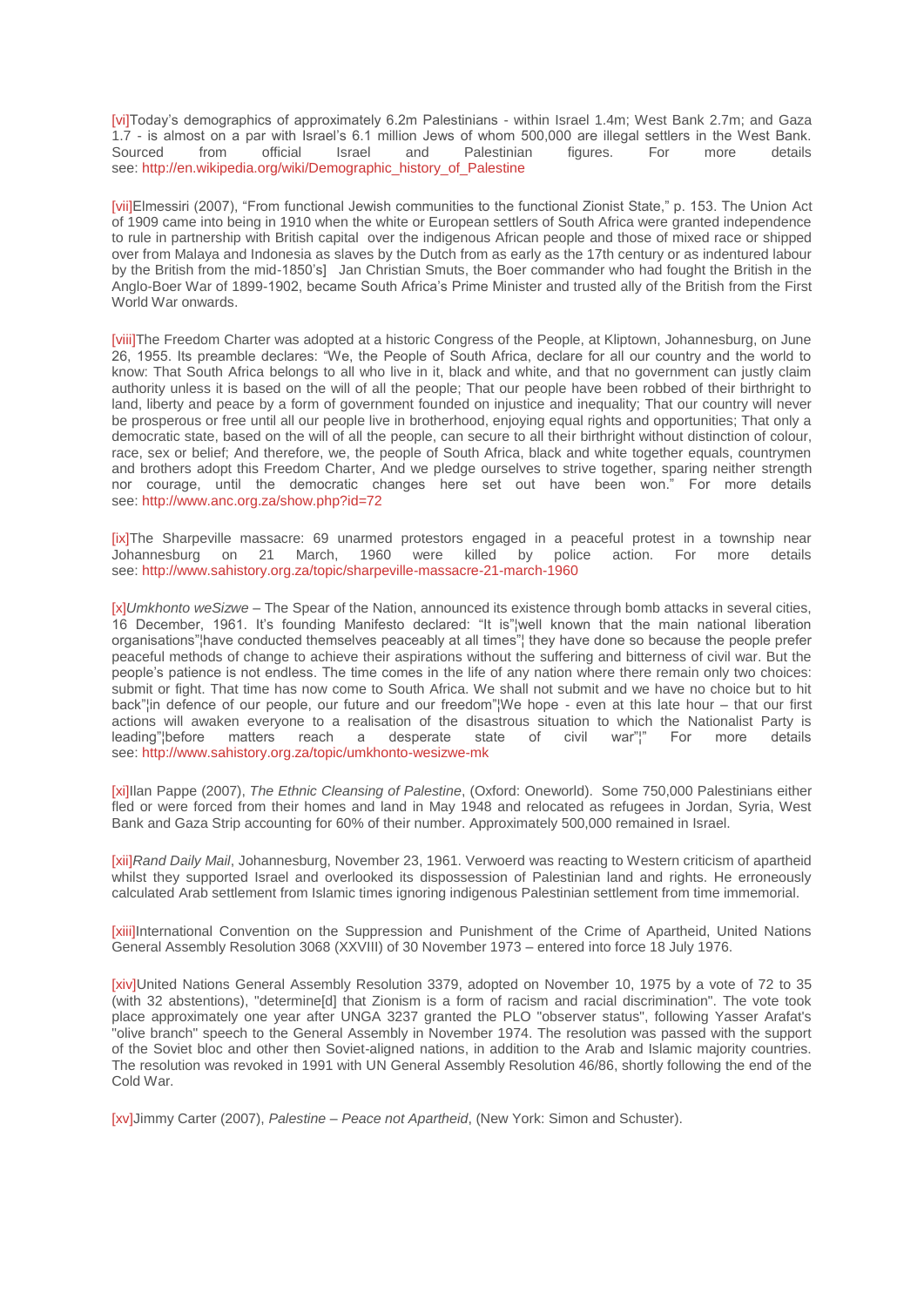[\[xvi\]O](file:///C:/Users/Gunda/AppData/Local/Microsoft/Windows/Temporary%20Internet%20Files/Content.Outlook/JKFQ5PMT/MEMO%20EDIT%20WHITHER%20PALESTINE.docx%23_ednref16)liver Tambo speech, 9th November 1982. For more details see Ronnie Kasrils (2015), "Birds of a Feather," in *Peoples Apart: Israel, South Africa and the Apartheid Question,* edited by Ilan Pappe, (London: Zed Books). [To be published in October 2015].

[\[xvii\]P](file:///C:/Users/Gunda/AppData/Local/Microsoft/Windows/Temporary%20Internet%20Files/Content.Outlook/JKFQ5PMT/MEMO%20EDIT%20WHITHER%20PALESTINE.docx%23_ednref17)rogramme of the South African Communist Party, The Road to South African Freedom, 1962. For more details see: <https://www.marxists.org/history/international/comintern/sections/sacp/1962/road-freedom.htm>

[\[xviii\]T](file:///C:/Users/Gunda/AppData/Local/Microsoft/Windows/Temporary%20Internet%20Files/Content.Outlook/JKFQ5PMT/MEMO%20EDIT%20WHITHER%20PALESTINE.docx%23_ednref18)heodor Herzl (1961), *The Complete Diaries of Theodor Herzl,* 5 vols., edited by Raphael Patai; translated by Harry Zohn. (New York and London: Herzl Press and Thomas Yoseloff).

[\[xix\]N](file:///C:/Users/Gunda/AppData/Local/Microsoft/Windows/Temporary%20Internet%20Files/Content.Outlook/JKFQ5PMT/MEMO%20EDIT%20WHITHER%20PALESTINE.docx%23_ednref19)ur Masalha (1992), *Expulsion of the Palestinians: The Concept of "Transfer" in Zionist Political Thought*, (Washington DC: Institute for Palestine Studies).

[\[xx\]N](file:///C:/Users/Gunda/AppData/Local/Microsoft/Windows/Temporary%20Internet%20Files/Content.Outlook/JKFQ5PMT/MEMO%20EDIT%20WHITHER%20PALESTINE.docx%23_ednref20)ahum Goldmann (1978), *The Jewish Paradox* (London: Weidenfeld and Nicolson).

[\[xxi\]B](file:///C:/Users/Gunda/AppData/Local/Microsoft/Windows/Temporary%20Internet%20Files/Content.Outlook/JKFQ5PMT/MEMO%20EDIT%20WHITHER%20PALESTINE.docx%23_ednref21)enjamin Beit-Hallahm (1998), *Original Sins: Reflections on the History of Zionism and Israel*, (New York: Interlink Publishing Group); see also Tom Segev (1986), *1949: The First Israelis*, (New York: The Free Press).

[\[xxii\]G](file:///C:/Users/Gunda/AppData/Local/Microsoft/Windows/Temporary%20Internet%20Files/Content.Outlook/JKFQ5PMT/MEMO%20EDIT%20WHITHER%20PALESTINE.docx%23_ednref22)oldmann (1978), *The Jewish Paradox.*

[\[xxiii\]](file:///C:/Users/Gunda/AppData/Local/Microsoft/Windows/Temporary%20Internet%20Files/Content.Outlook/JKFQ5PMT/MEMO%20EDIT%20WHITHER%20PALESTINE.docx%23_ednref23)*The London Times*, June 25, 1969.

[\[xxiv\]S](file:///C:/Users/Gunda/AppData/Local/Microsoft/Windows/Temporary%20Internet%20Files/Content.Outlook/JKFQ5PMT/MEMO%20EDIT%20WHITHER%20PALESTINE.docx%23_ednref24)hamil Jeppie (2007), "Israel: A colonial settler state? What kind of decolonisation? Some reflections from Africa," in *The Future of Palestine and Israel: From Colonial Roots to Postcolonial Realities*, edited by Aslam Farouk-Alli, (Midrand, South Africa: Institute for Global Dialogue), pp. 66 - 80. Jeppie takes as his starting point an essay by the French historian Maxime Rodinson written after the Six Day War; for more details see Maxime Rodinson (1973), *Israel: A Colonial Settler State?* New York: Anchor Books). This work has similar considerations as manifest in the CST paradigm.

[\[xxv\]F](file:///C:/Users/Gunda/AppData/Local/Microsoft/Windows/Temporary%20Internet%20Files/Content.Outlook/JKFQ5PMT/MEMO%20EDIT%20WHITHER%20PALESTINE.docx%23_ednref25)or more details see Awad Abdelfattah: [http://972mag.com/the-joint-list-isnt-turning-its-back-on-israeli](http://972mag.com/the-joint-list-isnt-turning-its-back-on-israeli-society/104048/)[society/104048/](http://972mag.com/the-joint-list-isnt-turning-its-back-on-israeli-society/104048/)

[\[xxvi\]A](file:///C:/Users/Gunda/AppData/Local/Microsoft/Windows/Temporary%20Internet%20Files/Content.Outlook/JKFQ5PMT/MEMO%20EDIT%20WHITHER%20PALESTINE.docx%23_ednref26)ccording to Elmessiri the "functional state" whilst serving its own interests willingly ingratiates itself as functionary of a more powerful state's interests in much the same way as professional functionary groups in history serve their masters. Elmessiri makes fascinating reference to warrior castes such as the Japanese Samurai, Janasseries of the Ottoman Empire, and the Mamlukes who were slaughtered on a Cairo parade ground by their monarch when they became dispensable. Most relevant is his objective study of the role of the medieval Jewish financial elite (with salient reference to Jewish historiography). Employed by the courts of Europe, classical in Poland, for their usury skills and as tax collectors from peasants and serfs, they received protection and privileges in return. Their Polish *shtetels* (villages) were guarded by the king's or nobles soldiers and synagogues fortified against the rebellion of the masses. He shows how aspects of this, including issues of mistrust and survival (for often they suffered from the duplicity of their masters) came to influence the mind-set of the likes of Herzl and later Zionists. Herzl and company patently sought to impress on Europe's rulers the functional role a Jewish state could offer their interests. It is quite intriguing to consider the legacy of this in the existential machinations of latter day Zionists. For more details see Elmessiri (2007), "From functional Jewish communities to the functional Zionist State," pp. 108-160.

[\[xxvii\]H](file:///C:/Users/Gunda/AppData/Local/Microsoft/Windows/Temporary%20Internet%20Files/Content.Outlook/JKFQ5PMT/MEMO%20EDIT%20WHITHER%20PALESTINE.docx%23_ednref27)erzl (1961), *The Complete Diaries,* Op. cit.

[\[xxviii\]D](file:///C:/Users/Gunda/AppData/Local/Microsoft/Windows/Temporary%20Internet%20Files/Content.Outlook/JKFQ5PMT/MEMO%20EDIT%20WHITHER%20PALESTINE.docx%23_ednref28)avid Schafer (2002), "Triumph and Catastrophe", *The Humanist*, Nov-Dec.

[\[xxix\]F](file:///C:/Users/Gunda/AppData/Local/Microsoft/Windows/Temporary%20Internet%20Files/Content.Outlook/JKFQ5PMT/MEMO%20EDIT%20WHITHER%20PALESTINE.docx%23_ednref29)or more details see: "USA Jews for Justice," [www.peacenow.org](http://www.peacenow.org/)

[\[xxx\]"](file:///C:/Users/Gunda/AppData/Local/Microsoft/Windows/Temporary%20Internet%20Files/Content.Outlook/JKFQ5PMT/MEMO%20EDIT%20WHITHER%20PALESTINE.docx%23_ednref30)US and Israel in \$30bn arms deal," *BBC News*, 16 August 2007.

[\[xxxi\]N](file:///C:/Users/Gunda/AppData/Local/Microsoft/Windows/Temporary%20Internet%20Files/Content.Outlook/JKFQ5PMT/MEMO%20EDIT%20WHITHER%20PALESTINE.docx%23_ednref31)asser Aruri (2003), *Dishonest Broker: The US Role in Israel and Palestine*, (Cambridge, MA: South End Press).

[\[xxxii\]T](file:///C:/Users/Gunda/AppData/Local/Microsoft/Windows/Temporary%20Internet%20Files/Content.Outlook/JKFQ5PMT/MEMO%20EDIT%20WHITHER%20PALESTINE.docx%23_ednref32)his "function" has been brilliantly exposed in a documentary film, *The Lab*, by an Israeli journalist, Yotam Feldman. For more details on the film see: [http://www.gumfilms.com/projects/lab.](http://www.gumfilms.com/projects/lab) For a critical appraisal of the documentary see: <http://www.aljazeera.com/indepth/features/2013/08/201381410565517125.html>